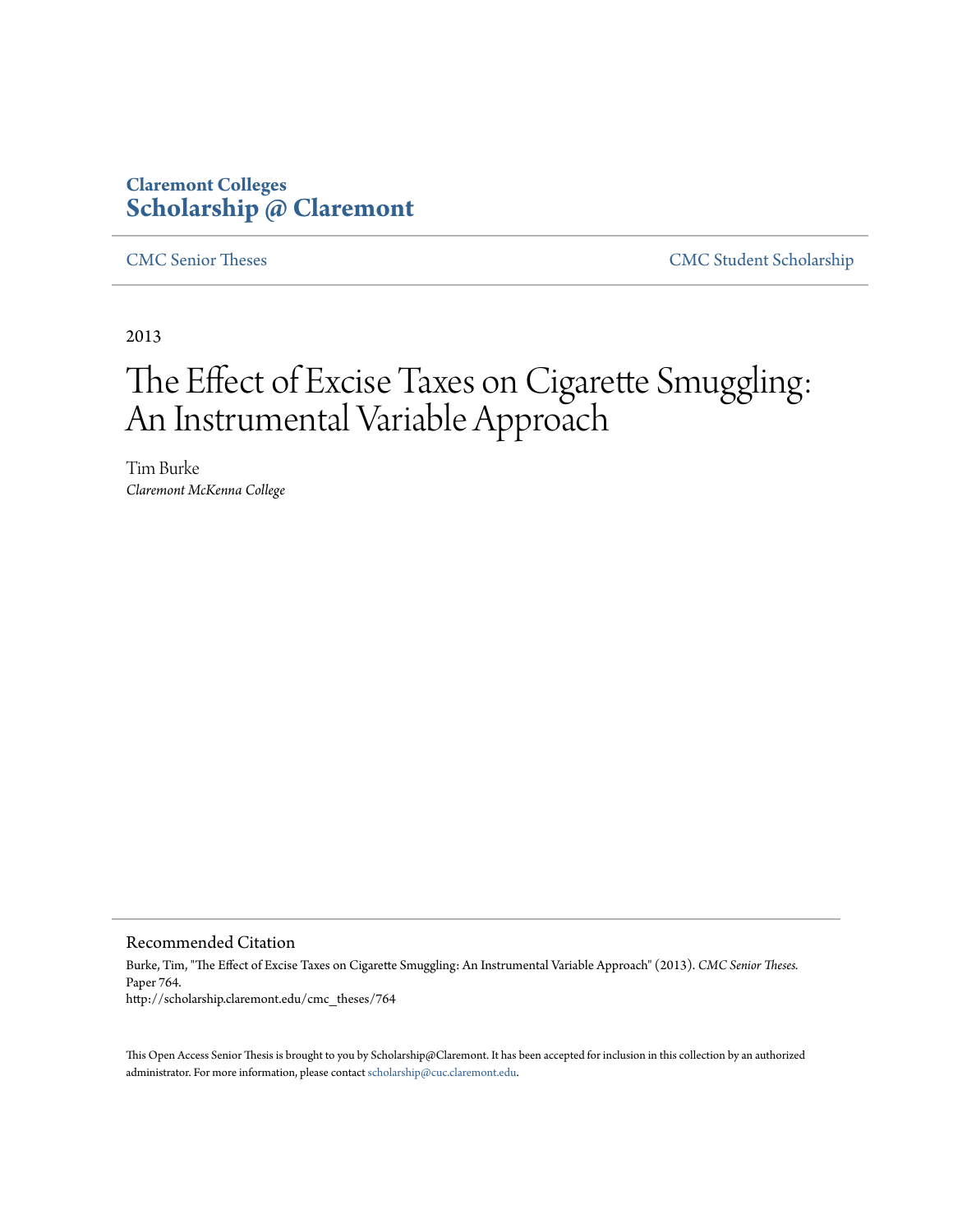### **CLAREMONT MCKENNA COLLEGE**

## **The Effect of Excise Taxes on Cigarette Smuggling: An Instrumental Variable Approach**

SUBMITTED TO

Professor Mary Evans

AND

DEAN NICHOLAS WARNER

BY

Tim Burke

for

SENIOR THESIS

Fall 2013 December 2, 2013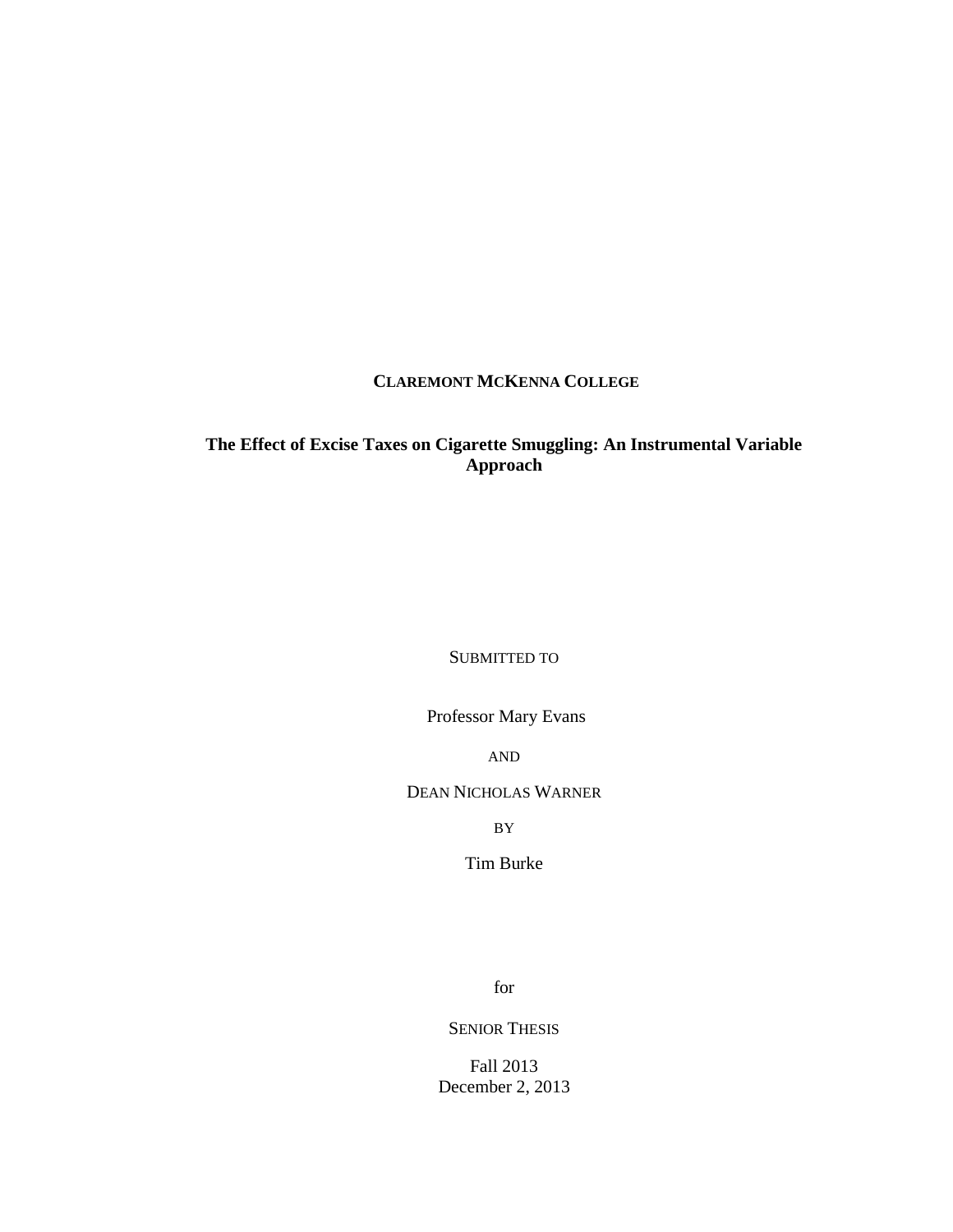#### **Acknowledgements**

I would like to thank the CMC Economics Department as a whole for four years of engaging classes and amazing teaching which inspired me to pursue this major. Especially, I would like to thank Professors Mary Evans and Janet Smith for all their help in the writing of this thesis. Their constant feedback and encouragement were essential to overcoming the obstacles along the way and making this paper the best it could be. I would also like to extend a special thank you to Professor Antecol for helping me through the finer points of instrumental variable regressions.

I would also like to thank Michael Lafaive, Todd Nesbit, and Patrick Fleenor for taking their time to give me advice and generously allowing me access to their data. Without their help this paper would not have been possible.

Finally, I would like to thank my friends and family. Your support and company over these four years have been one of the most important parts of my college experience and I have cherished every moment of it.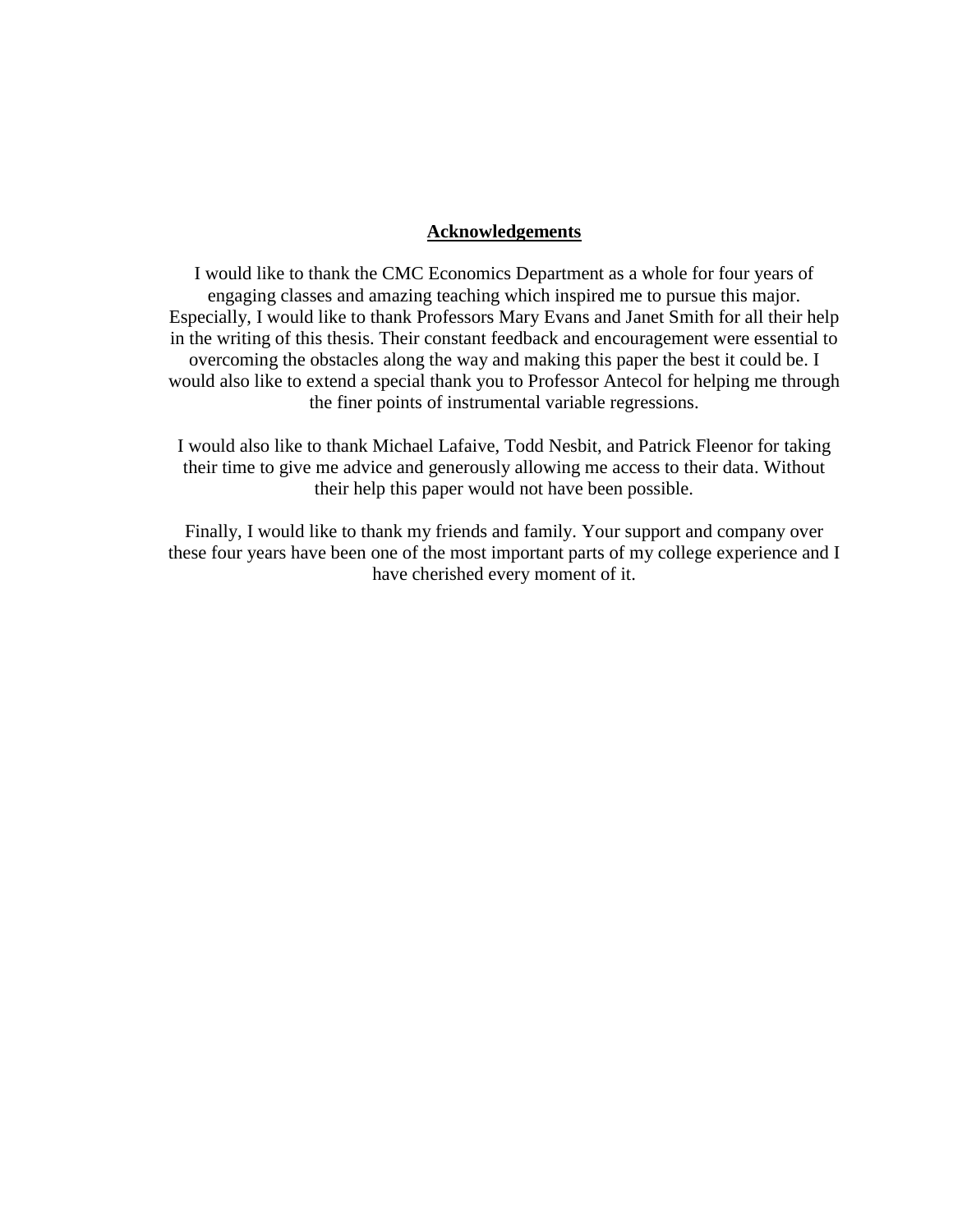#### *Abstract*

*I use an instrumental variable approach to estimate the effect of excise taxes on cigarette smuggling. The IV approach addresses the potential endogeneity of excise taxes while controlling for other determinants of smuggling. I use panel data on 47 states from 1990- 2009. The main results confirm the validity of the instrument, the percent of Democrats in the upper house of state legislatures, but do not reject exogeneity of excise taxes. Robustness tests using an alternative measure of cigarette smuggling find the opposite result. All models find that per capita income and the number of federal police per 100,000 residents are significant determinants of smuggling.*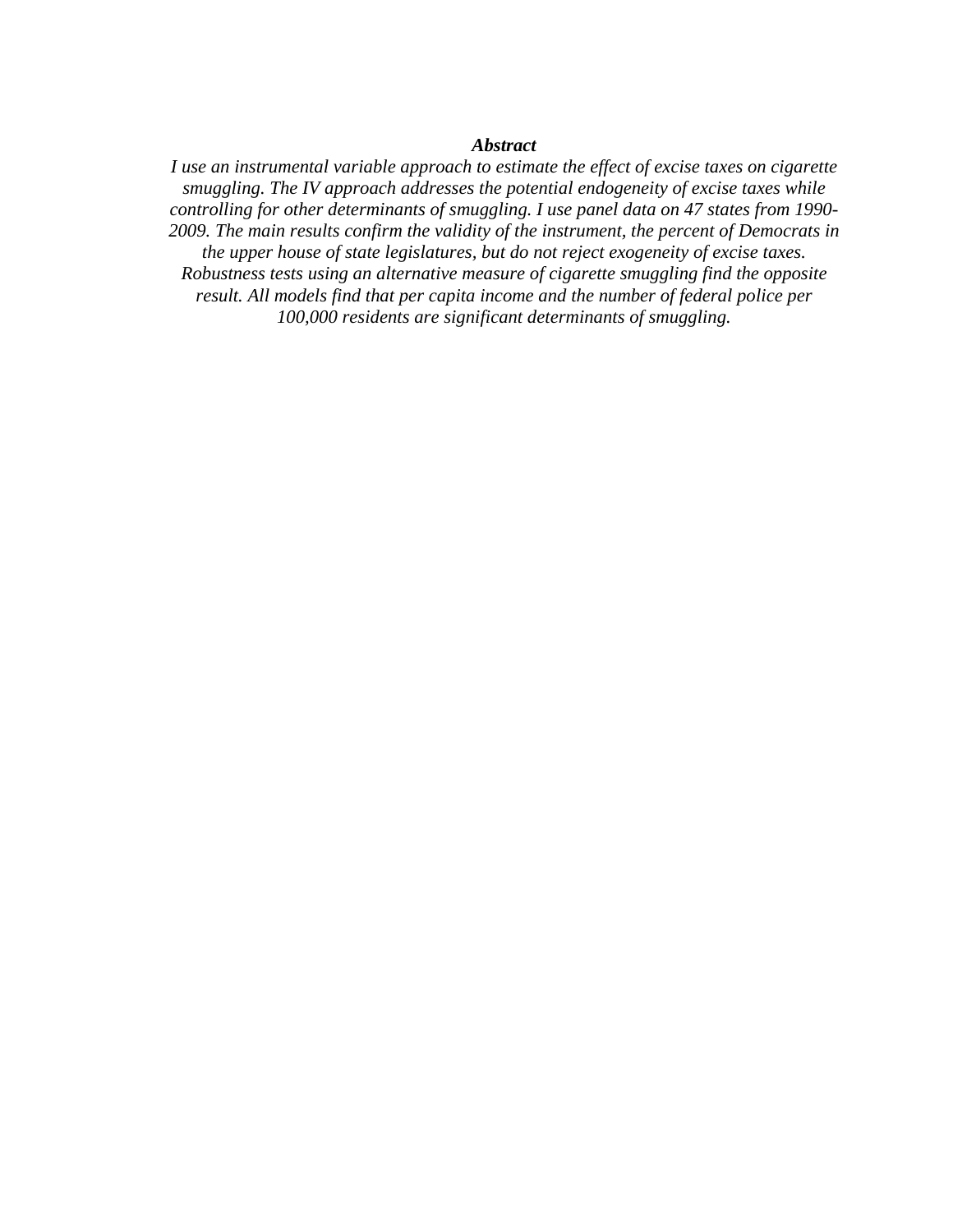## **Table of Contents**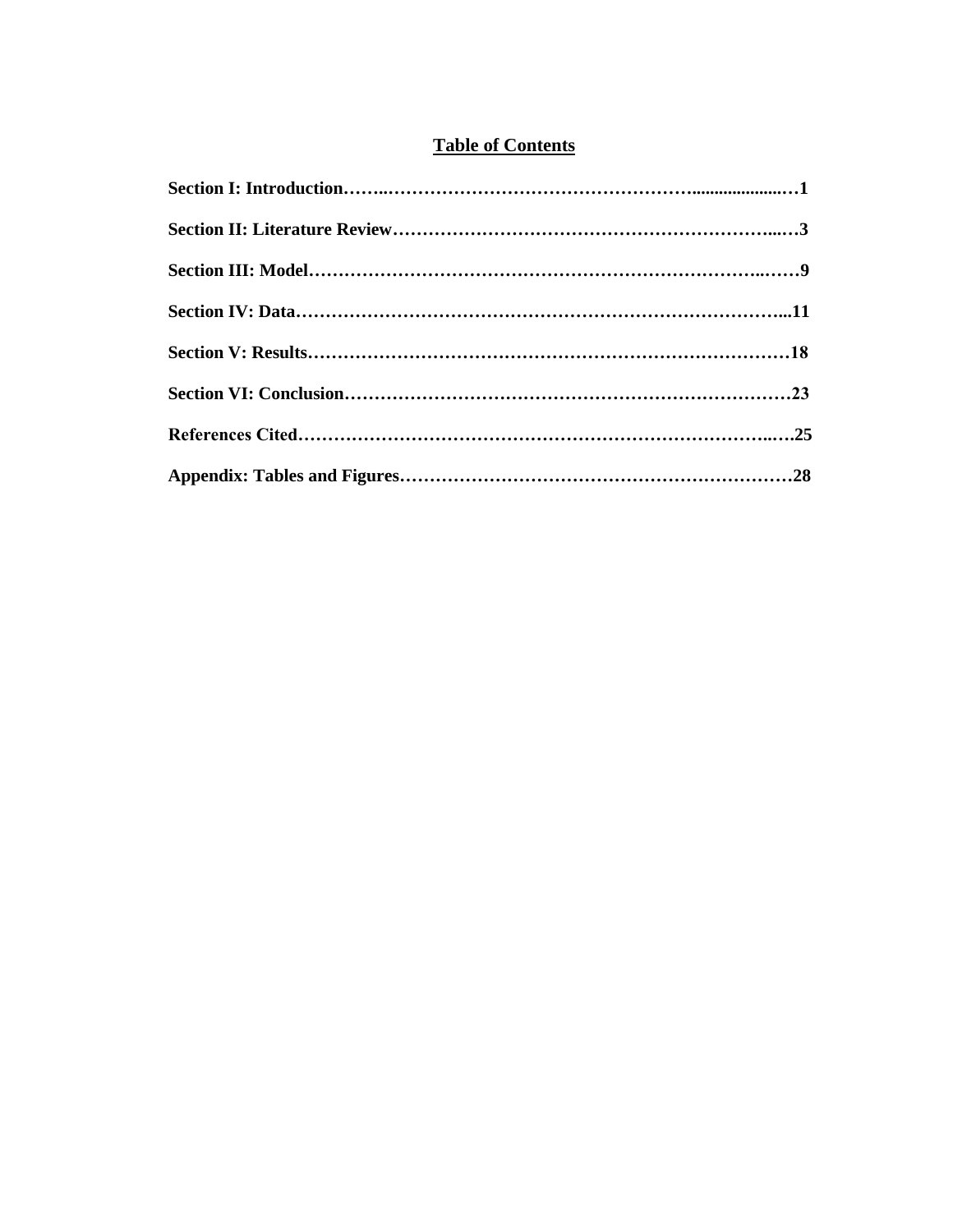#### **Section I: Introduction**

Tobacco taxation is prevalent both in the US and worldwide: the World Health Organization (WHO 2010) finds that only 17 of 182 countries do not have cigarette excise taxes. The nicotine in cigarettes is physically addictive and smoking comes with a variety of health costs to the smoker (e.g. lung cancer) and to others (i.e., from second-hand smoke). Taxes are a way of internalizing the negative external effects of smoking. Higher prices caused by taxes are shown to be effective in reducing smoking among youth, young adults and persons of low socioeconomic status (Bader et al, 2011). Nonetheless, estimates of the price elasticity of demand, with a median of -0.4 based on Gallet and List (2013), indicate that the demand for cigarettes is relatively inelastic. Taxing an inelastic good generally raises more revenue than an elastic one, although the reduction in consumption of the good in response to the tax is smaller. Given the prospects for internalizing the negative externality and raising tax revenue, it is no surprise that cigarette taxation is so popular among states.

However, taxation comes with an important unintended consequence: it creates an incentive to smuggle to avoid higher prices. Most studies find that the leading cause of tobacco smuggling is that geographic differences in cigarette taxes (e.g. between states) create incentives to smuggle to bypass the relatively higher taxes. Taxes average 50% of the retail price of cigarettes worldwide, and can be as high as 80% in some countries (WHO 2010), meaning that even small differences in excise taxes can significantly affect the price. Figure 1 illustrates substantial variation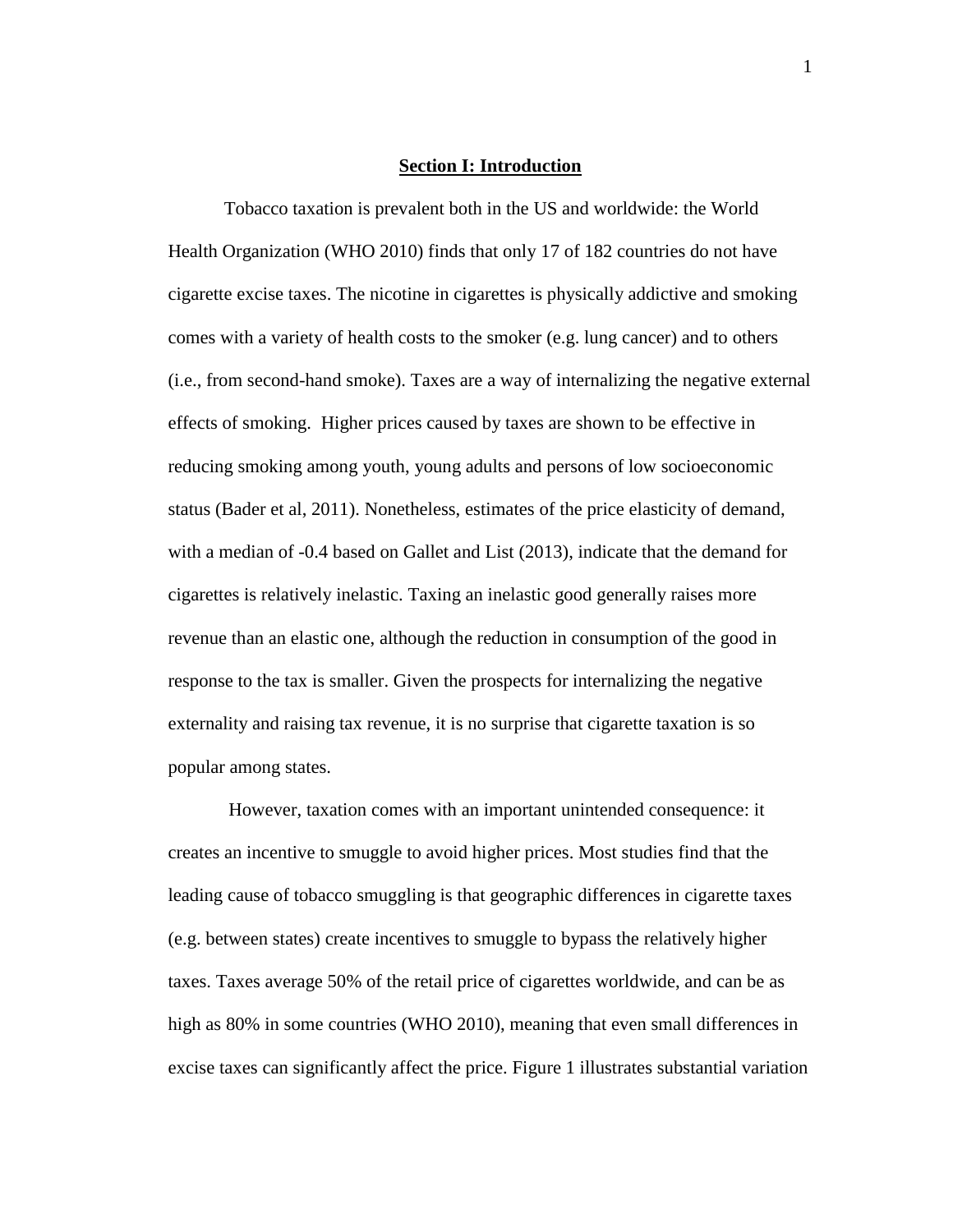in cigarette excise taxes across U.S. states in 2013. Virginia currently has the lowest tax at thirty cents per pack while New York has the highest at \$4.35 per pack. Smugglers exploit these differentials for profits.

Smuggling can occur through a variety of methods. "Casual" smuggling involves crossing state borders to lower-tax areas to illegally buy small quantities of cigarettes. Consumers in the US also can engage in casual smuggling by purchasing cigarettes on Indian reservations and military bases (Thursby and Thursby, 2000) where taxes do not apply, or by ordering online through websites that fail to collect state taxes. Commercial smuggling includes a variety of methods but generally involves transporting large quantities of cigarettes purchased from manufacturers or distributors in low-tax states to high-tax states. International Smuggling is the transportation of cigarettes across international borders without appropriate taxation. International smuggling is not as common in the U.S. as commercial and casual smuggling.<sup>1</sup> The extent of smuggling is debatable but certainly significant, and the implications are serious. In setting taxes, legislators must account for the fact that some of the benefit of raising taxes is lost when smokers avoid them through smuggling.<sup>2</sup> Furthermore, anecdotal evidence suggests that smuggling may funnel profits to criminal organizations, $3$  lead to increases in violence, and require higher policing costs.<sup>4</sup>

This paper explores the factors that explain variation in cigarette smuggling across U.S. states between 1990 and 2009 with a particular focus on the role of excise taxes. The paper's main contribution is to examine whether or not excise taxes are endogenous to cigarette smuggling. Most previous empirical models of smuggling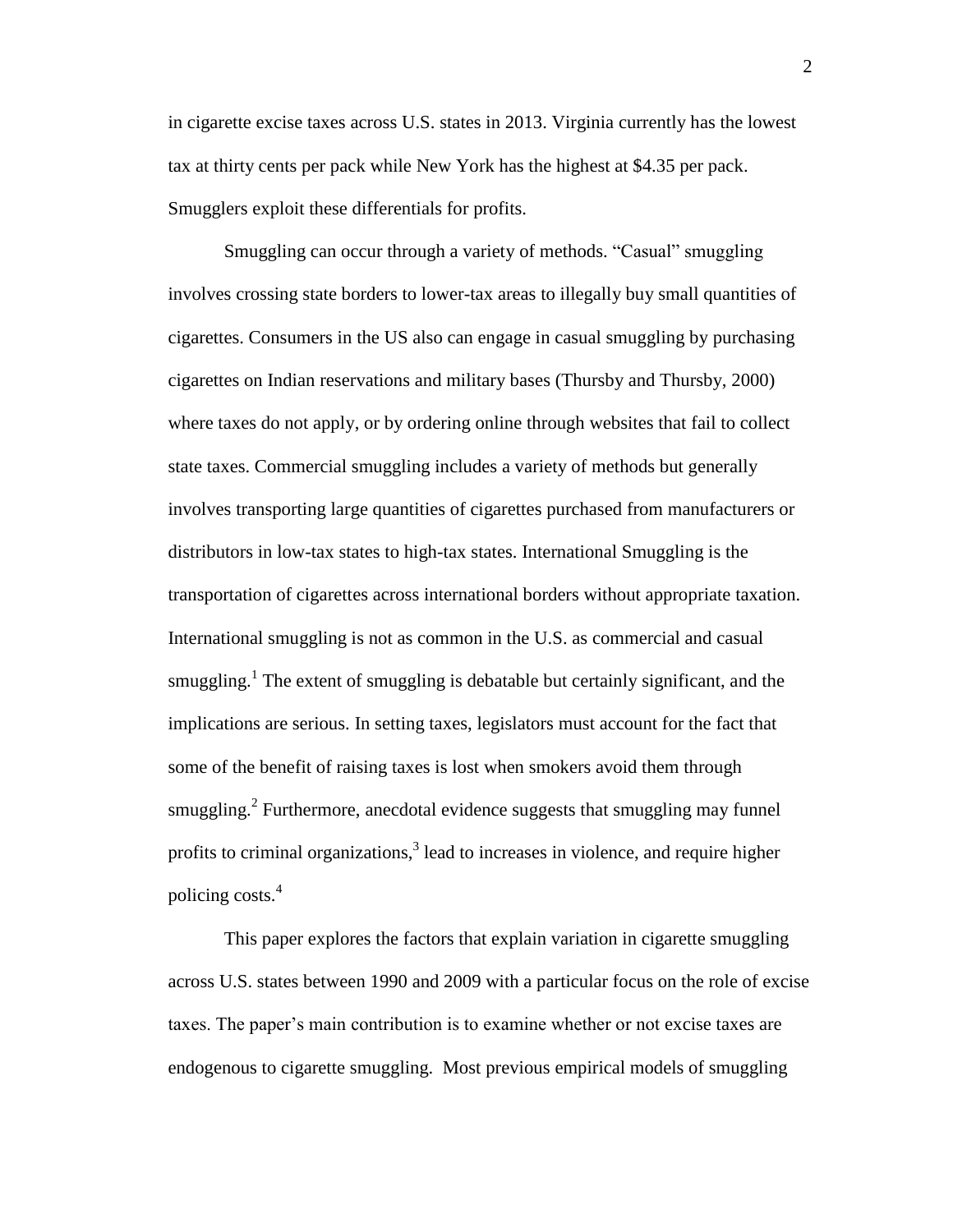assume exogeneity of excise taxes. If taxes are actually endogenous, then these models yield bias estimates of the true effect of excise taxes on cigarette smuggling. I hypothesize policymakers may choose to adjust the cigarette excise tax if they believe that cigarette smuggling is the result of high taxes and that smuggling is resulting in lost tax revenue or increased crime. If this is the case, then excise taxes are endogenous to cigarette smuggling.

To examine these questions, I use two measures of cigarette smuggling, an estimate produced by Lafaive et al. (2010) and the ratio of cigarettes consumed to reported sales. Using panel data for 47 continental states from 1990-2009, I regress the smuggling measures on a number of independent variables hypothesized to explain the variation in smuggling. I use an instrumental variable (IV) approach to account for the potential endogeneity of excise tax. My main results suggest that my instrument for excise taxes is valid, but find no evidence that excise tax is endogenous. The rest of the paper is organized as follows. Section II reviews the previous literature related to my topic; Section III discusses the econometric model used in my analysis; Section IV details the data used in analysis; Section V discusses the regression results; and Section VI concludes with a discussion of my findings.

#### **Section II: Literature Review**

The previous literature shows that smuggling is widespread both in the U.S. and worldwide. Due to the difficulty of measuring smuggling directly, most studies infer the extent of smuggling by comparing expected demand with measurable quantities such as taxed sales and estimates of consumption obtained through surveys. Studies agree that smuggling is present, though its extent and determinants are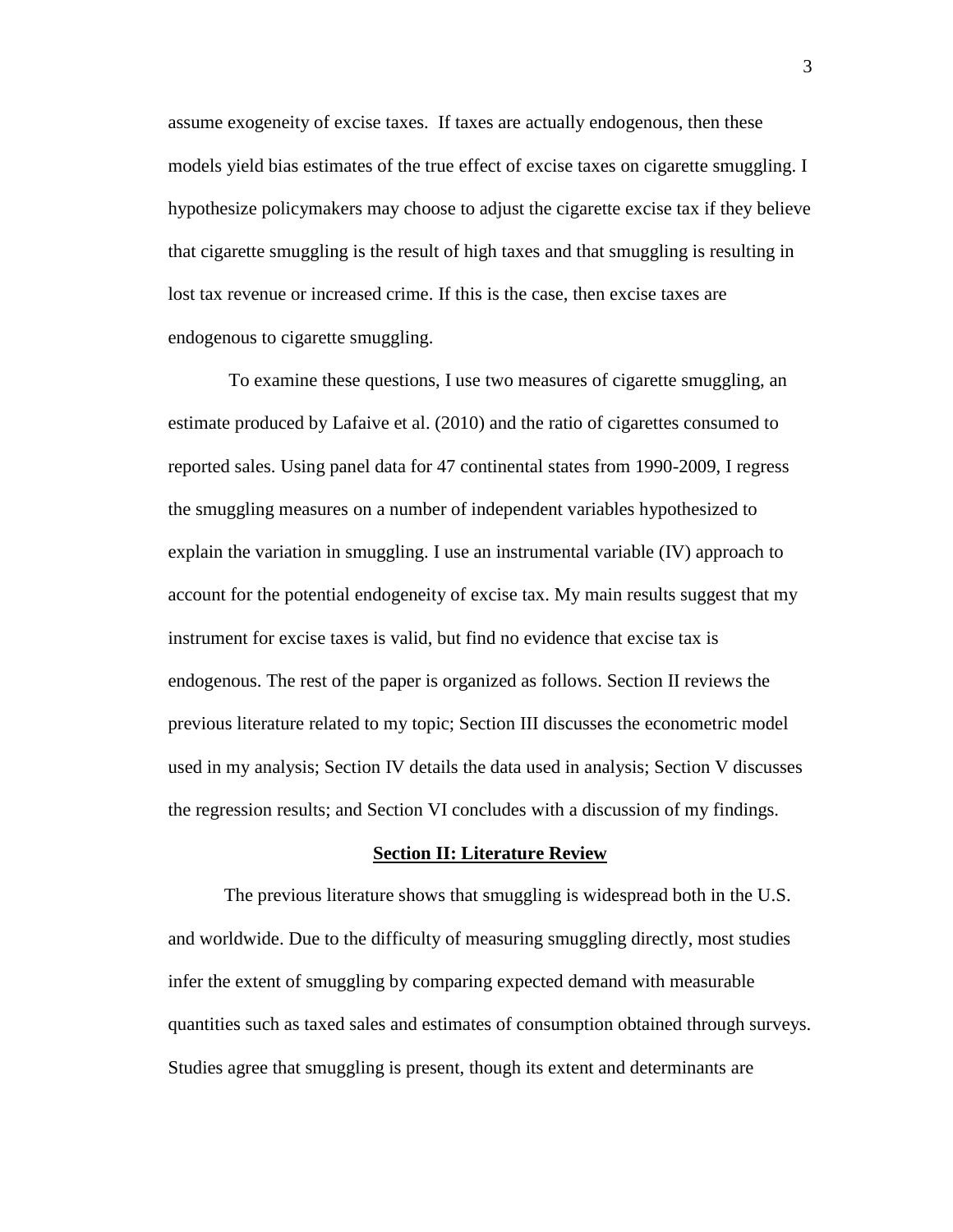debatable. Merriman et al. (2000) estimate cigarette smuggling between European countries from discrepancies in reported imports and exports, expert's estimates of smuggling, and price differentials between countries. Their model estimates that between 6% and 8.5% of worldwide cigarette consumption is smuggled. Yurekli and Sayginsoy (2010) estimate worldwide cigarette smuggling by identifying major smuggling routes and regressing sales data on organized smuggling incentives and an estimate cigarette demand. Based on data from 110 countries, they estimate that cigarette smuggling accounts for roughly 3.4% of global cigarette consumption. The difference in values may be accounted for by the wider selection of countries in Yurekli and Sayginsoy's data and the different empirical methods employed.

A wide variety of studies confirm the presence of tobacco smuggling in the U.S. The vast majority infer smuggling using variables including excise tax differentials between states, distance from borders, and measures of enforcement. It is difficult to quote a single rate for tobacco smuggling in the U.S. due to the fairly wide distribution of results and variation in methods. For example, casual smuggling studies have produced several different sets of numbers. Baltagi and Levin (1992) estimate casual smuggling from panel data on 48 U.S. states during the period 1963- 1998. They assume that if home state sales go up when neighboring state prices increase, the result is due to border crossing. They find a 0.8% increase in home state sales for every 10% increase in neighboring state prices. Stehr (2005) performs a similar study comparing tax-paid sales and cigarette consumption data to find evidence of smuggling. Interestingly, he finds that 12.7% of cigarettes consumed in 2001 were smuggled, but casual smuggling only accounted for 0.7% of sales in the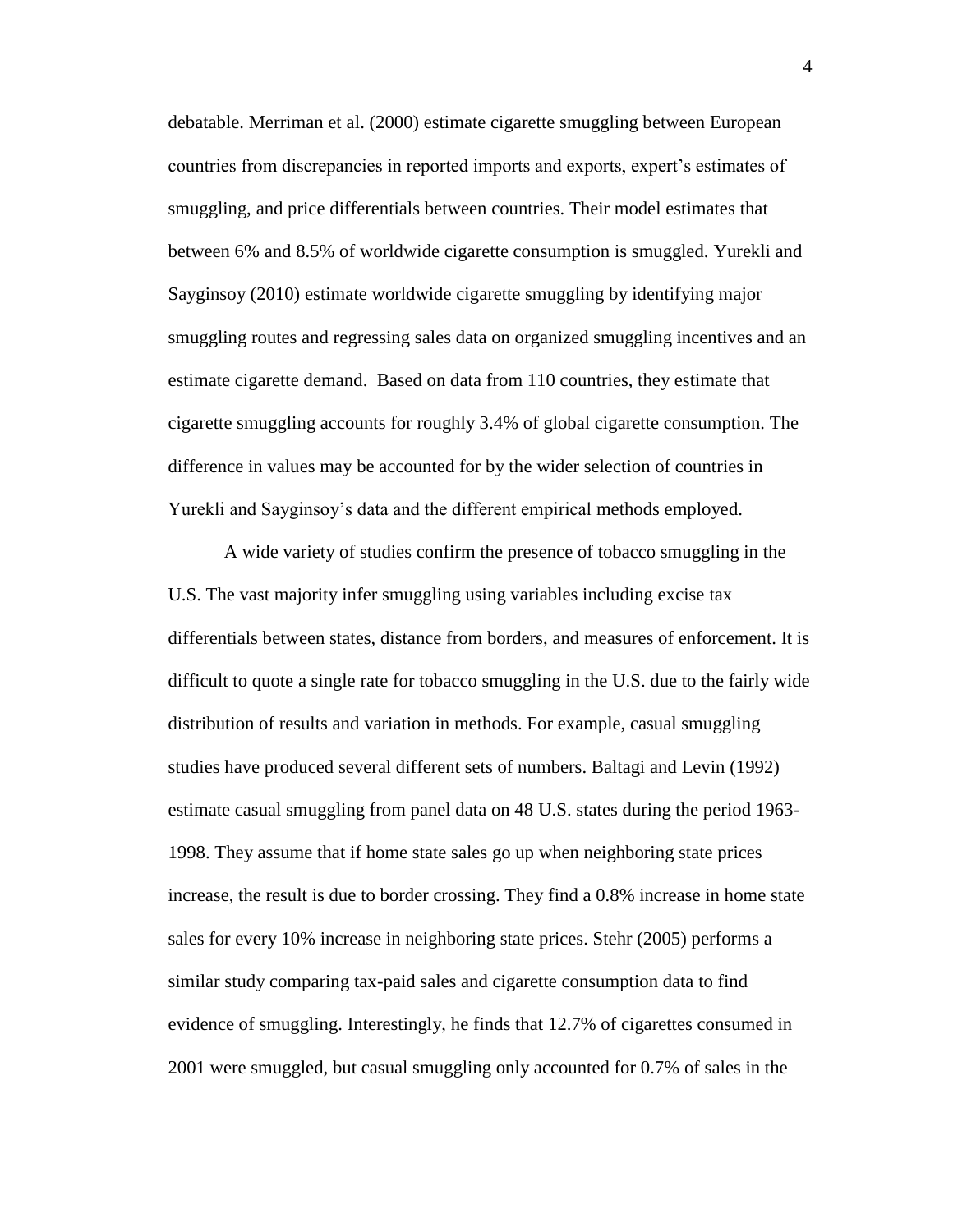same year. The variation in these results may be partially driven by the significantly different empirical approaches used. $5$ 

A more recent study by Lovenheim (2007) finds high estimates of border crossing, using data on price and distance from low price borders combined with micro data on smoking behavior. His results indicate that 13.1% to 25.1% of smokers engage in casual smuggling across borders and that cigarette demand is increasingly elastic to home state prices the closer one gets to the border. However, because the data covers only certain areas in each state (MSAs), he cautions that the results may not be generalizable. Finally, DeCicca, Sing, and Liu (2010) use a similar model to Lovenheim to compare micro data on distance from other state borders with surveys of smokers to determine the rate of excise tax avoidance. Because the survey asks about tax avoidance in buying cigarettes, this study directly observes smuggling behavior. They estimate that 5% of smokers engage in casual smuggling across borders, a much lower figure than Lovenheim but far more than earlier studies. Furthermore, they find that tax avoidance increases with higher taxes. However, their data covers only a small set of observations and must be interpreted cautiously.

Accounting for commercial smuggling and using more detailed models results in still somewhat low but significant smuggling rates. Saba et al. (1995) estimate casual and commercial smuggling by examining a panel of state level cigarette sales data regressed on an estimate of cigarette demand by state. Their model includes variables for border crossing, smuggling from North Carolina,<sup>6</sup> and tourism. They found that 3%-5% of all smokers engaged in border crossing between 1973 and 1986, that commercial smuggling is statistically significant, and furthermore that cigarette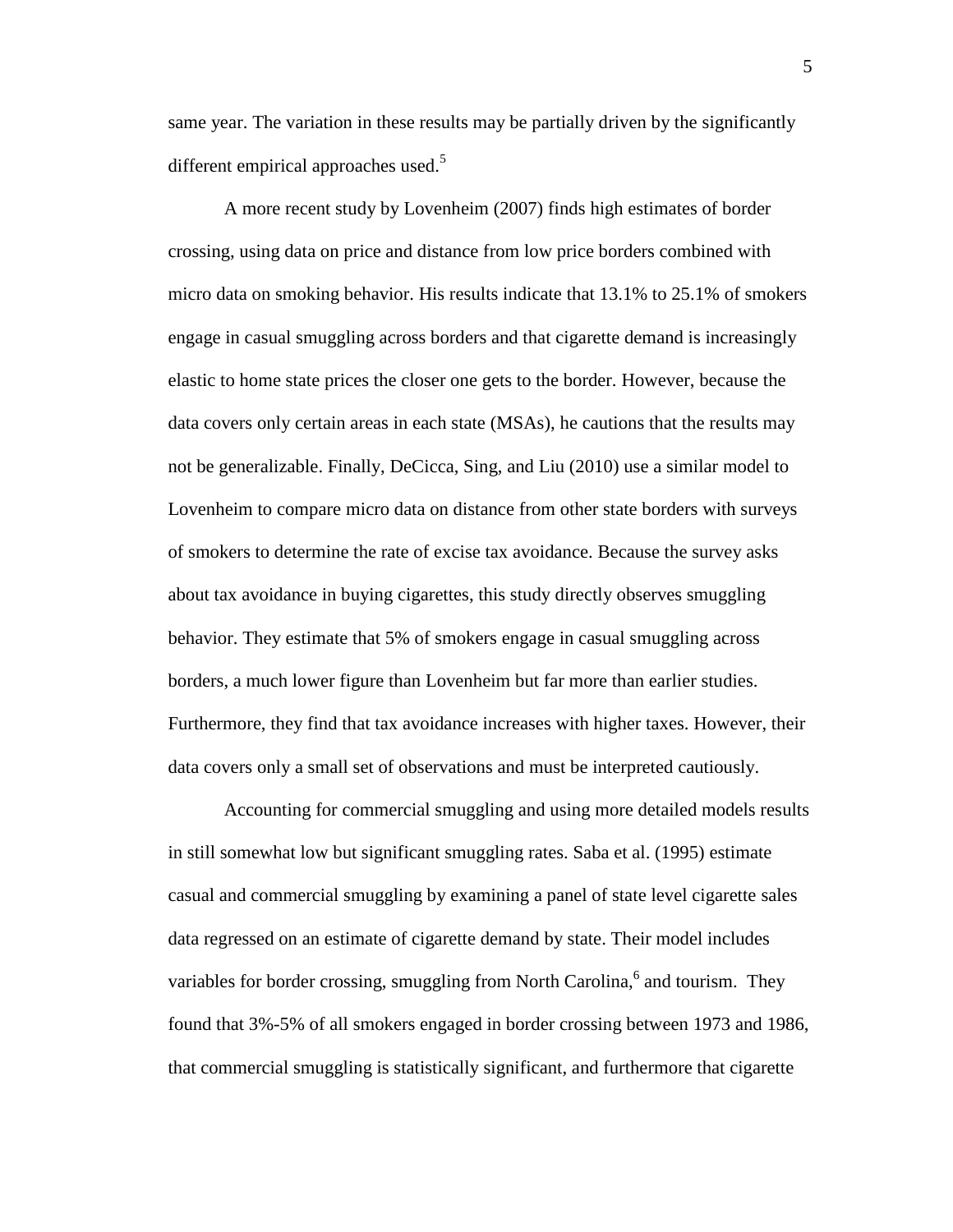demand is more elastic than one would assume in the absence of smuggling. However, few states lost more than 1% of tax revenue to smuggling. A complex econometric model of commercial smuggling in the U.S. by Thursby and Thursby (2000) found similar results for commercial smuggling. In most years, they estimated between 3% and 7% of cigarette consumption is smuggled commercially.

There has been no literature on Internet smuggling until recently. Goolsbee, Lovenheim, and Slemrod (2010) approach the issue of internet-based cigarette smuggling by regressing per-capita taxed cigarette sales on internet penetration, state excise tax, and several other variables. They find that high internet penetration results in significantly less sales within a state and a more negative price elasticity, implying that internet smuggling may be a significant factor.

The paper that serves as the primary motivation for my model is by Lafaive, Fleenor, and Nesbit (2010). They estimated smuggling using data from 47 continental states from 1990-2009. Lafaive et al. use a complex model based on previous literature to create estimates for cigarette smuggling. Their first step is to create a "naïve model" of cigarette sales in each state, in which it is assumed that there is no smuggling and tax-paid sales are equal to consumption. Consumption is defined as: *Cons=Smoke\*Intensity\*R* 

where "Smoke" is the smoking rate in each state, "Intensity" is the average number of packs consumed per year by smokers, and "R" is a value between 0 and 1 that accounts for under-reporting of consumption. Their data on smoking prevalence are taken from the Center for Disease Control Behavioral Risk Factor Surveillance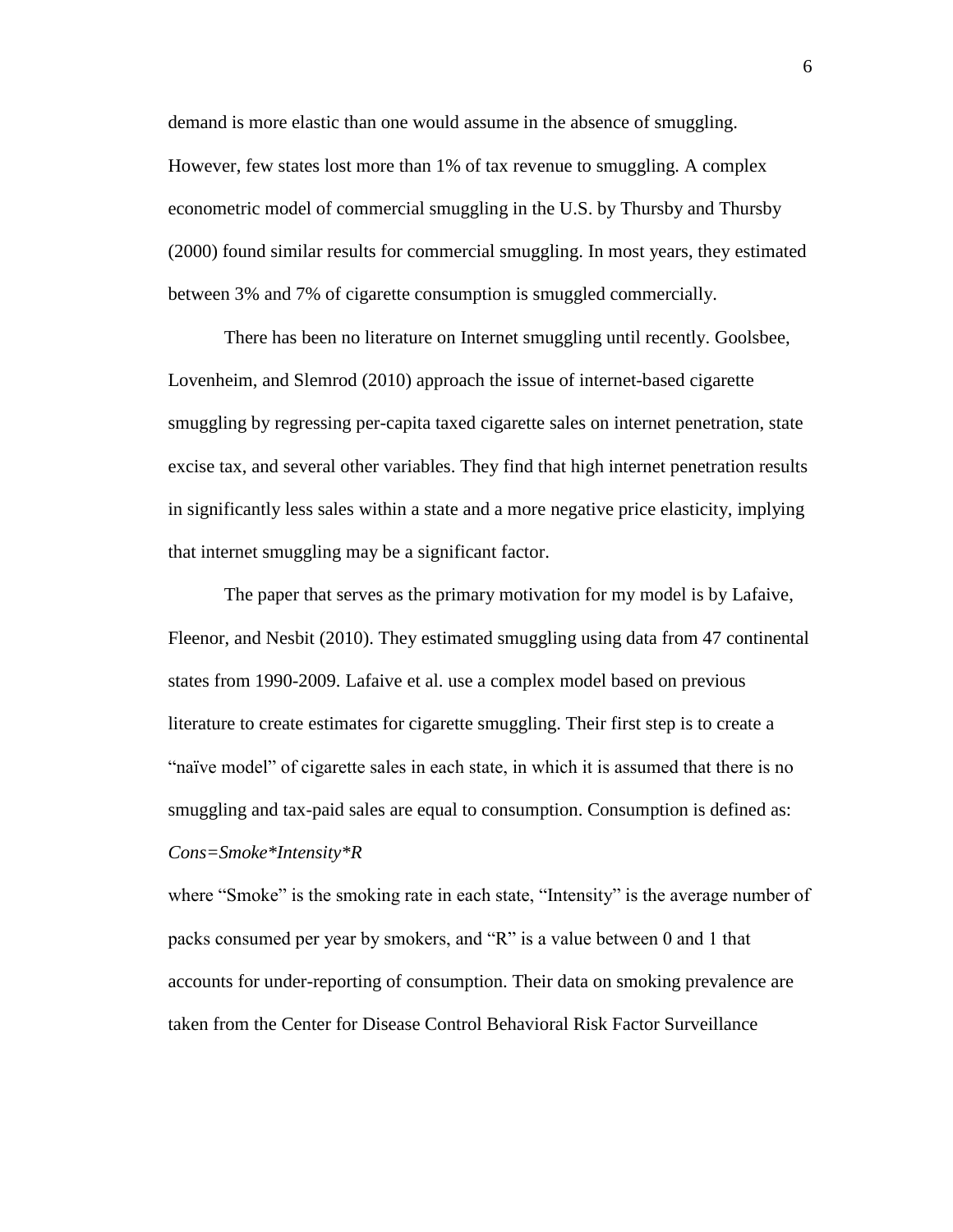System (BRFSS) survey. Given the lack of reliable data on smoking intensity, they assume it does not vary across states and follows a linear trend.

If the naïve model is correct, then cigarette tax paid sales should match consumption. If there is variation in tax-paid sales not explained by consumption, then smuggling in or out of the state may account for it. Therefore Lafaive et al. examine the residuals of the naïve model based on several smuggling-related factors to explain the variation. Their model uses the average tax differential between home and border states while accounting for border population density to help explain casual cross-border shopping. They also use dummy variables for the presence of Indian reservations or shared borders with Canada and Mexico. To explain commercial smuggling, they follow the previous literature in assuming North Carolina is the main source of commercially smuggled cigarettes and include a term for the tax differential between NC and the home state. Therefore there is no estimate for smuggling in North Carolina as it is excluded to create the above measure for commercial smuggling. All variables were significant at the 1% level, with the exception of the Canadian border dummy variable, which was not significant.

Given the coefficients of the regression, they estimate "presmuggling" sales, which is the difference between tax-paid sales and the estimated volume of smuggling in or out of the state. This is taken as a measure of the in-state consumption if smuggling had not occurred. The final estimates of smuggling are given as the percent of sales that are smuggled in each state. If a state imports smuggled cigarettes, the value of smuggled sales in negative, as it causes observed sales to be less. If the state is a smuggled cigarette exporter, the value is positive.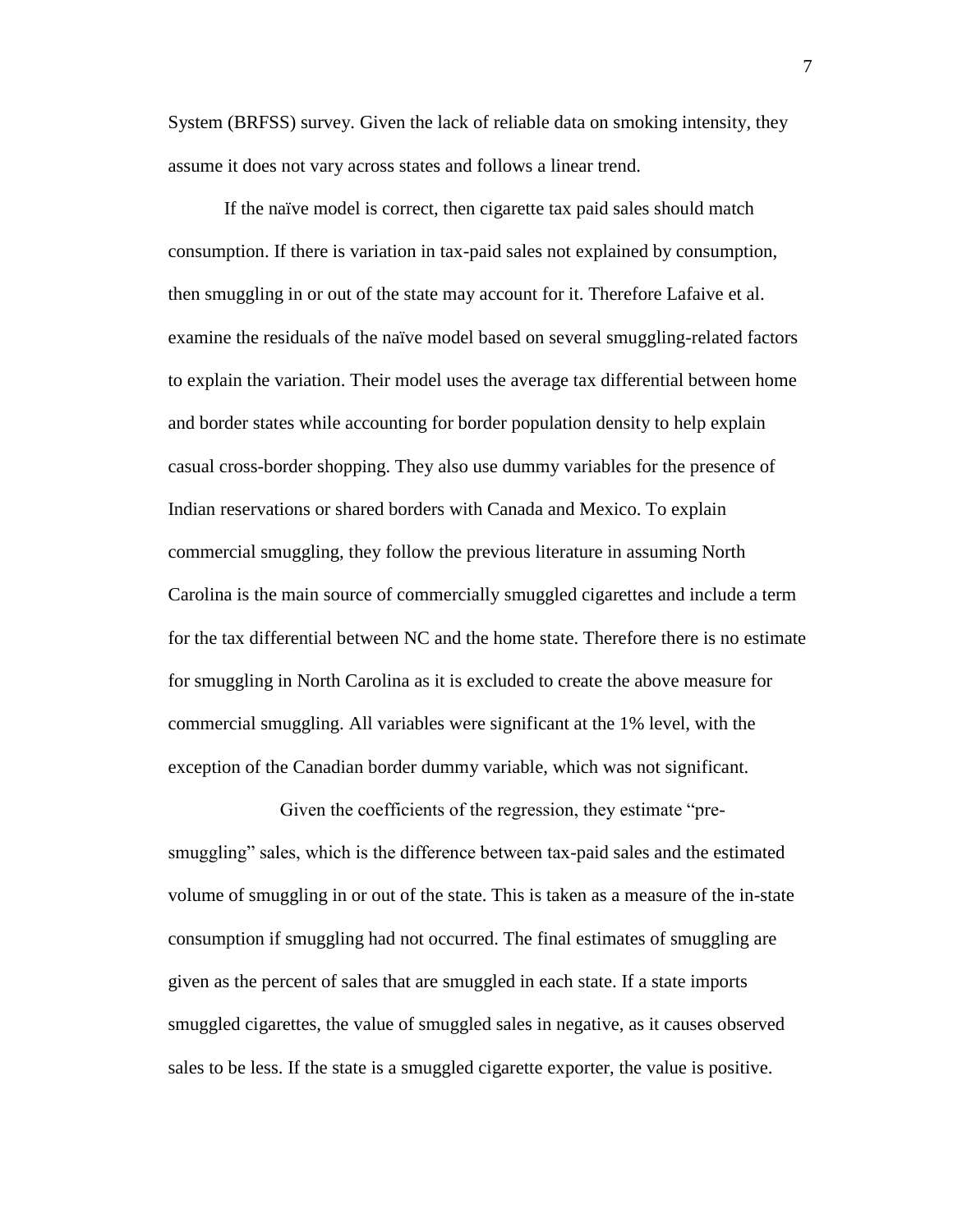Few papers examine whether or not there are non-tax incentives related to cigarette smuggling. Goel (2008) approaches the question of cross-sectional differences in state smuggling rates by estimating the effects of both price and nonprice incentives on cigarette smuggling. His model examines price differentials on the border as well as factors including average education, literacy, corruption and policing. His model finds income to be significant in one case, but price differential is the strongest effect across all of his regressions.

The literature on public choice theory raises the issue of the potential endogeneity of taxes. Olson (1965) argues that a small interest group might organize more effectively than large ones and thus can secure beneficial taxes or subsidies. Stigler (1971) expands on Olson by arguing large firms can always out-lobby consumer groups in setting regulations, and Peltzman (1976) goes further by examining the political incentives a legislator faces for giving or denying tax benefits to a firm. All these theories contrast with the original assumption that taxes and subsidies are made in a way that maximizes public interest. Smith (1982) wrote two papers based on public choice theory which examine why liquor license regulations differ across states. Her findings suggest that regulations are correlated with the presence of certain interest groups and the size of voter districts. This gives support to the idea that policymaker's decisions reflect incentives other than those associated with maximizing public interest.

As policymakers in public choice theory consider all the costs and benefits in making regulations, I expect that lawmakers will set excise taxes considering not only health and tax revenue but also the prevalence of smuggling. Excise taxes may also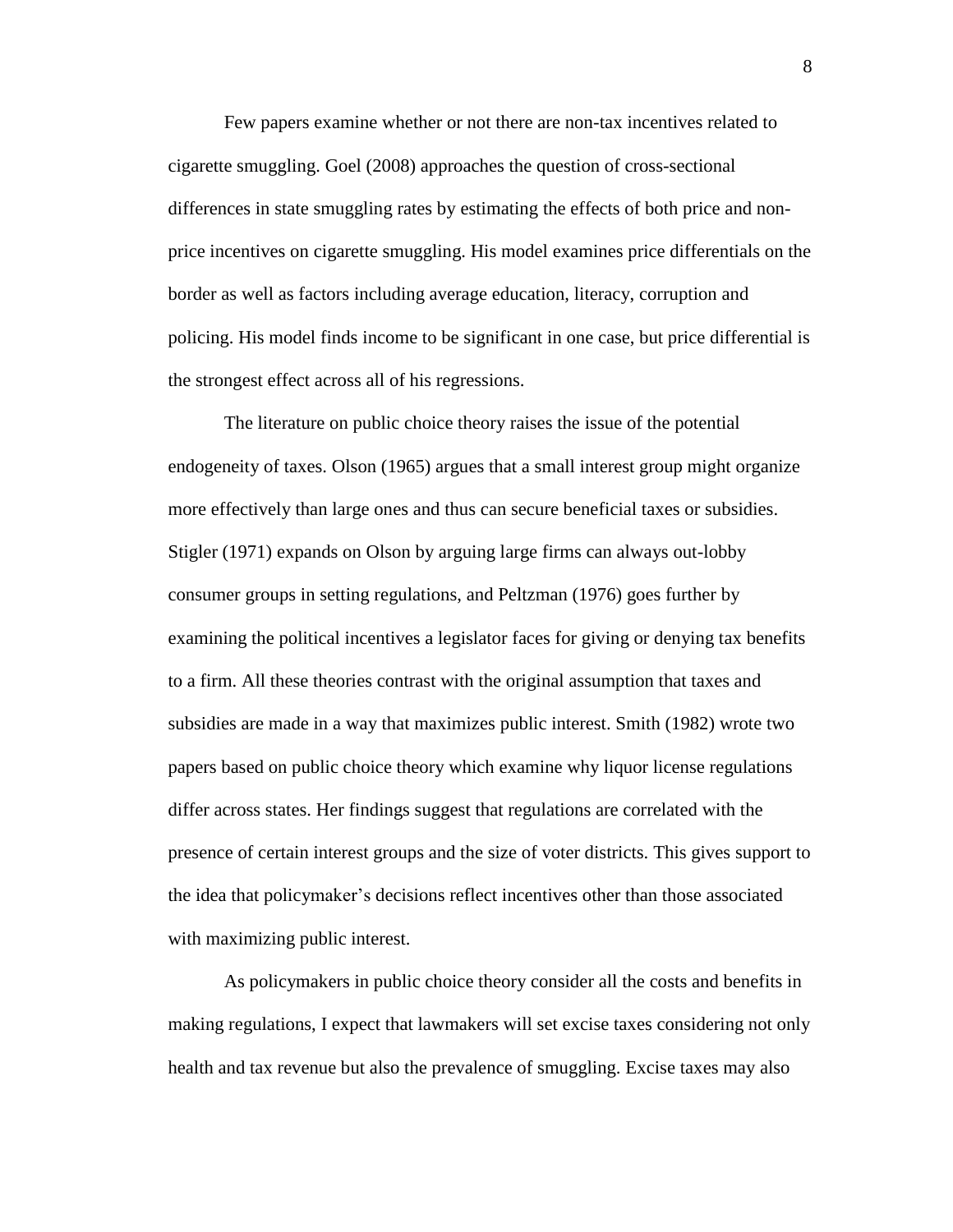reflect omitted variables such as attitudes towards smoking, household income, the percent of population of smoking age, or other possible determinants. If this is the case, then excise tax is endogenous to the model and causality is difficult to determine. Furthermore, it is possible that non-tax factors excluded by many models have a significant relationship with smuggling. By examining these possibilities, I hope to shed further light on the nature of cigarette trafficking.

#### **Section III: Model**

Figure 2 shows the relationship between average real cigarette excise taxes and smuggled cigarettes as a percent of sales (taken from the Lafaive et al. estimates) over time for the time period I analyze, 1990 to 2009. The figure suggests that over this time period, cigarette taxes and smuggling both increased. To further examine this relationship, I estimate several regression models based on my hypotheses in Section III. All models use heteroskedasticity-robust clustered standard errors.

I begin by estimating a basic linear or ordinary least squares (OLS) regression of my independent variables on the dependent variable of smuggling. For this regression, I pool my data and, as a result, this regression does not account for the panel nature of my data. It is intended to illustrate the basic relationships among variables. Simple OLS regression is defined as:

## *Yi=X<sup>i</sup> ' ß+ɛ<sup>i</sup>*

where  $Y_i$  is the dependent variable,  $X_i$  is a vector of independent variables with coefficients  $\beta$ , and  $\varepsilon_i$  is the error term. Because my data are a panel over the years 1990-2009, I follow by using state fixed effects in my regression, $\frac{7}{1}$  meaning a dummy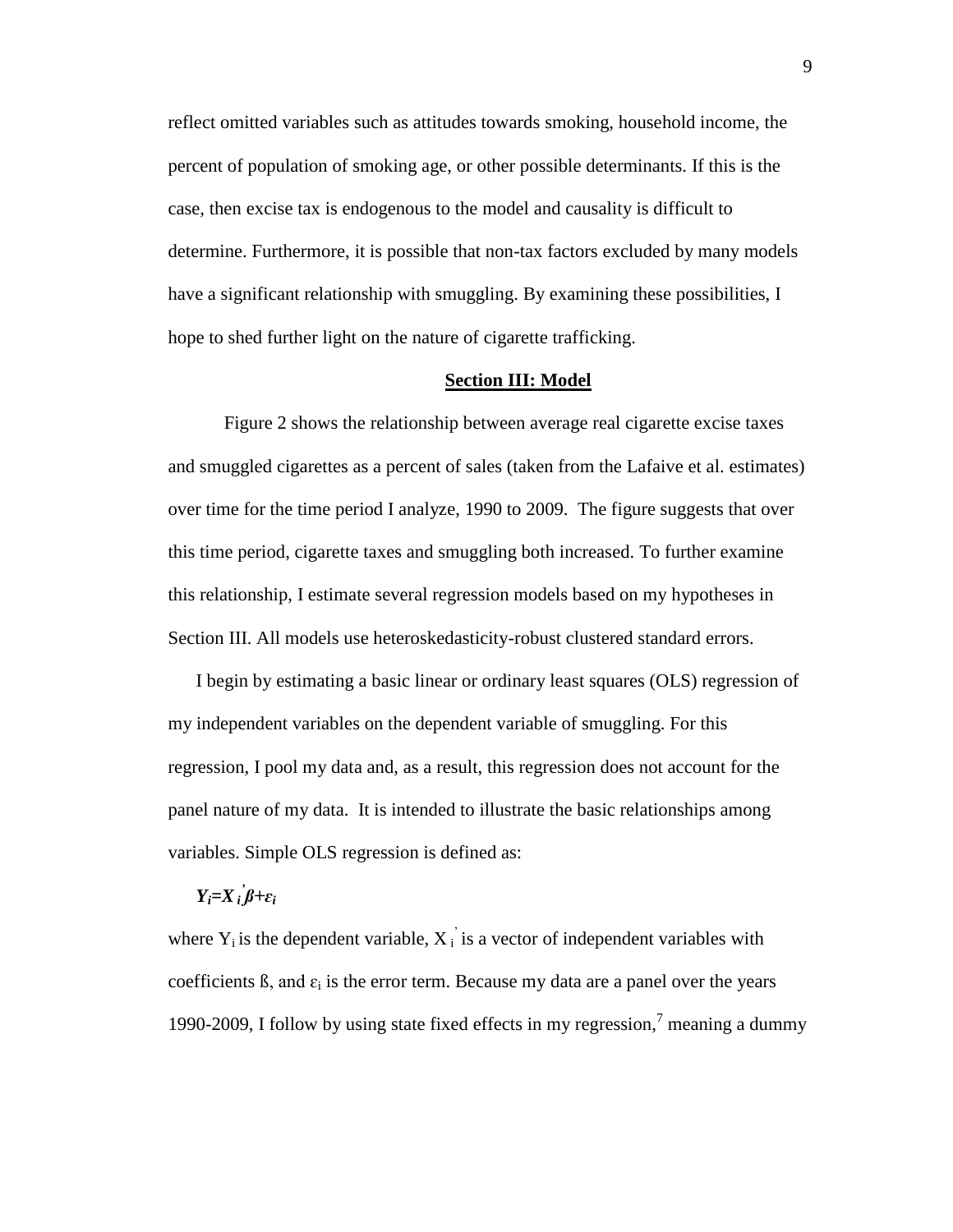variable for state is included for each state in my sample. A fixed effect regression appears as:

# *Yit=Xit ' ß+γi+ɛit*

where  $\gamma_i$  is the state dummy variable and t is the year of the observation.

Finally, I use a panel two stage least squares (2SLS) instrumental variable regression with state fixed effects to account for the possibility that taxes are endogenous. An instrumental variable regression is useful when the coefficient for one independent variable is correlated with the error term of the regression. This can occur for several reasons, one being that the dependent variable may directly affect the independent variable, or they may be determined simultaneously. Correlation with the error may also occur if excise taxes and smuggling are driven by omitted variables or if there is substantial measurement error. OLS will not produce consistent estimates if any variable is correlated with the error term. An instrumental variable is one that is a determinant of the endogenous variable, in this case excise tax, without being itself a determinant of the dependent variable or being correlated with other determinants of it. 2SLS requires 2 conditions to be valid:

- *i. There must be at least as many instrumental variables as there are endogenous variables in the original regression, or the model will not be identified*
- *ii. The IV is correlated with the endogenous variable conditional on all other exogenous variables in the original regression*

The two stages of a 2SLS regression are defined as:

 $1^{\text{st}}$  stage:  $Z_{it} = V_{it} \dot{a} + \mu_{it}$ 

10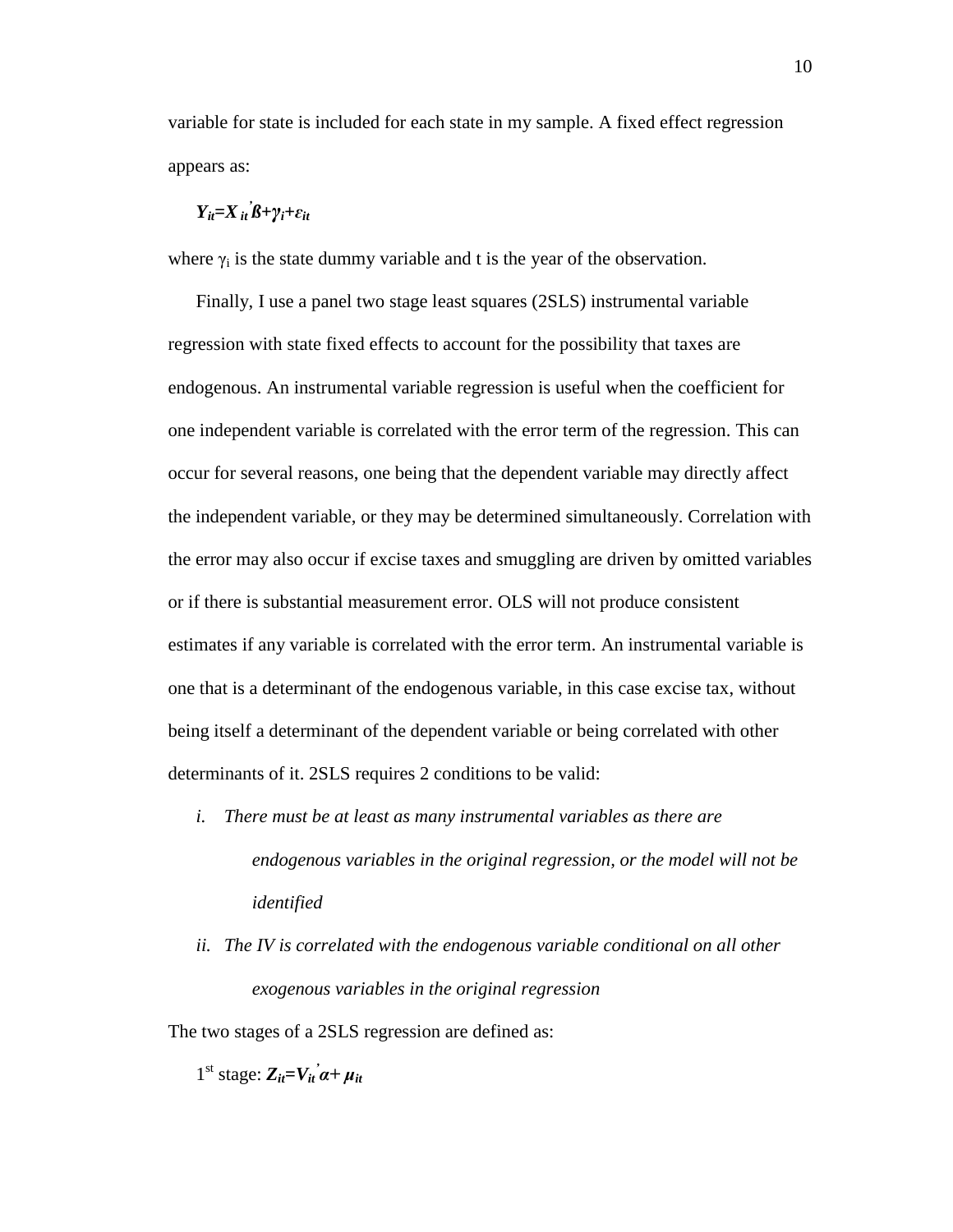## 2<sup>nd</sup> Stage: *Y<sub>it</sub>*=*X*<sub>*it*</sub><sup>*j*β+δZ<sub>*it*</sub>+ε<sub>*it*</sub></sup>

where  $Z_{it}$  is the endogenous variable, excise tax, with coefficient  $\delta$ ,  $V_{it}$  is a vector of instruments explaining Z with coefficients  $\alpha$ , and  $\mu$  is the error term of the first stage regression. I use the percentage of democrats in the upper and lower houses of the state legislature as the instrumental variables.

#### **Section IV: Data**

The first dependent variable for my model is an estimate of the percent of cigarette sales that are smuggled, as produced by Lafaive et al. The data cover 47 continental states from 1990-2009, excluding the District of Columbia and North Carolina. The estimates are given as the percentage of sales that are smuggled, with a negative value if the state is importing smuggled cigarettes and a positive value if it is exporting them.

My second dependent variable is the ratio of cigarettes consumed per capita in each state over the number of recorded cigarette sales per capita. I use this as a rough estimate of smuggling, as a mismatch between reported consumption and sales may be explained by smuggled cigarettes. The primary purpose is to create an estimate that can be compared to the Lafaive et al. measure, as data for consumption are sparse and involve multiple assumptions. Cigarette consumption is measured as number of cigarettes smoked daily. Data are taken from the Tobacco Use Supplement to the Current Population Survey (TUS-CPS), a primarily self-reported survey of persons 18 or older that is conducted by the U.S. Census. The survey is not conducted every year, but one observation per state is available for each of the two year periods 1992- 1993, 1995-1996, 1998-1999, 2001-2002, and 2006-2007. I assume that the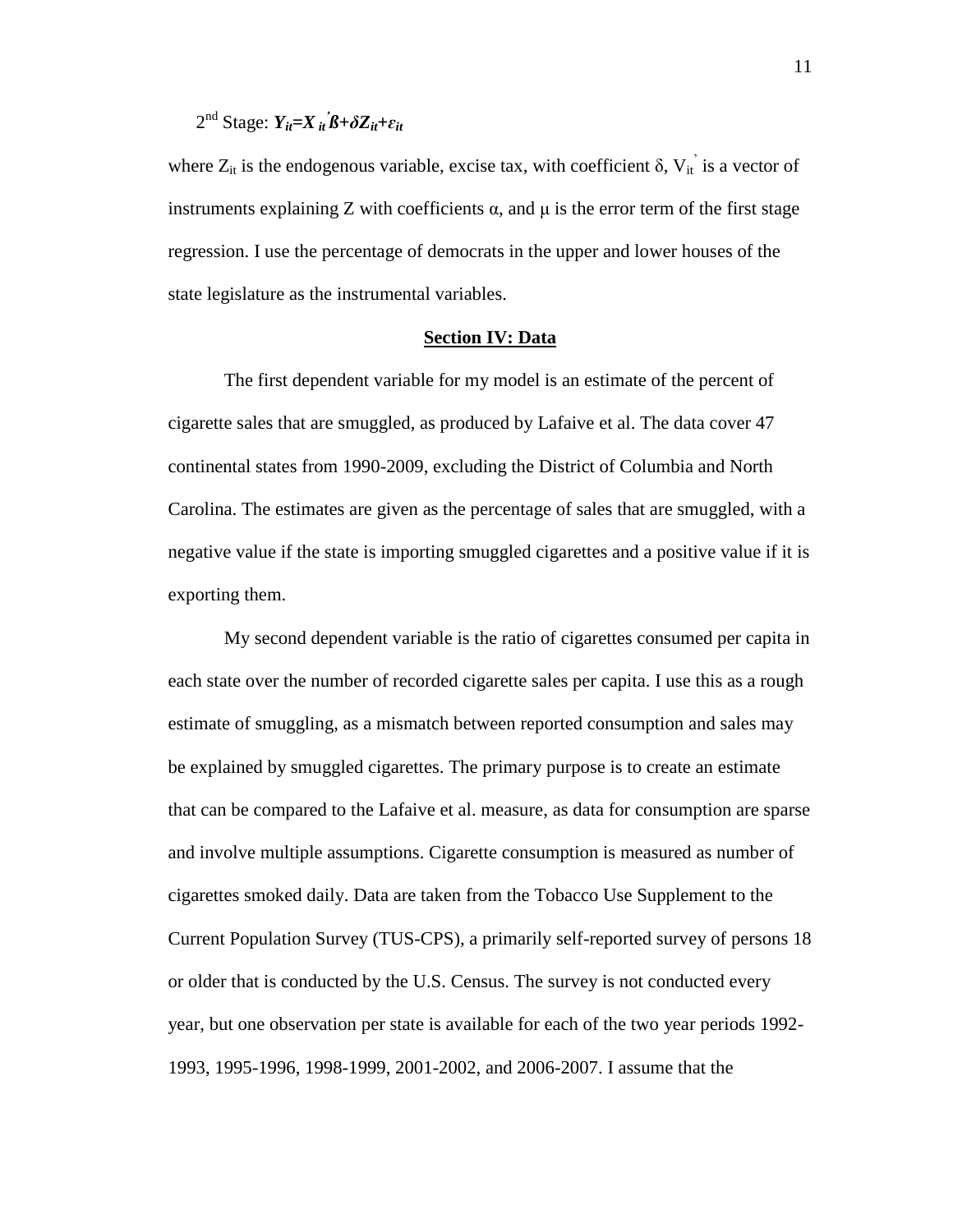consumption value for each two year period is the same in both of the two years. Sales data are given as the annual number of cigarette packs sold per capita. Data for sales are taken from "*The Tax Burden on Tobacco*," a publication made by the consulting firm Orzechowski and Walker. As the units are not comparable, I adjust cigarettes consumed to be an annual value, and adjust sales data to be in cigarettes rather than packs. In doing this I assume that there are 20 cigarettes per pack, an assumption I borrow from the TUS-CPS survey. The ratio shows an enormous mismatch between sales and consumption, with an average ratio of 4.08 across all years, though with a substantial standard deviation of 1.24. It is likely that the data collected by TUS-CPS are not representative, considering that the average respondent reports smoking nearly a pack a day. Furthermore, the ratio is never below 1, which would be expected in states that export large numbers of cigarettes and thus have more sales than consumption. There is still some correspondence between this ratio and the Lafaive et al. measure. For example, in 2007 New York had one of the highest estimated percentages of imported cigarettes (29.25%) and one of the highest ratios of consumption to sales (8.7). Likewise, states which tend to export smuggled cigarettes tend to have a ratio below the mean. In 1995, smuggled cigarette exports accounted for 18.87% of sales in New Hampshire, which also had a ratio of consumption to sales of 1.9. I do not consider this measure of smuggling to be superior to the Lafaive et al. model. Rather, I intend to use it for comparison purposes. I expect that both models will reach similar conclusions, assuming they both reflect smuggling. As negative and positive values in the Lafavie et al. model indicate smuggling import or export, it is difficult to interpret the coefficients of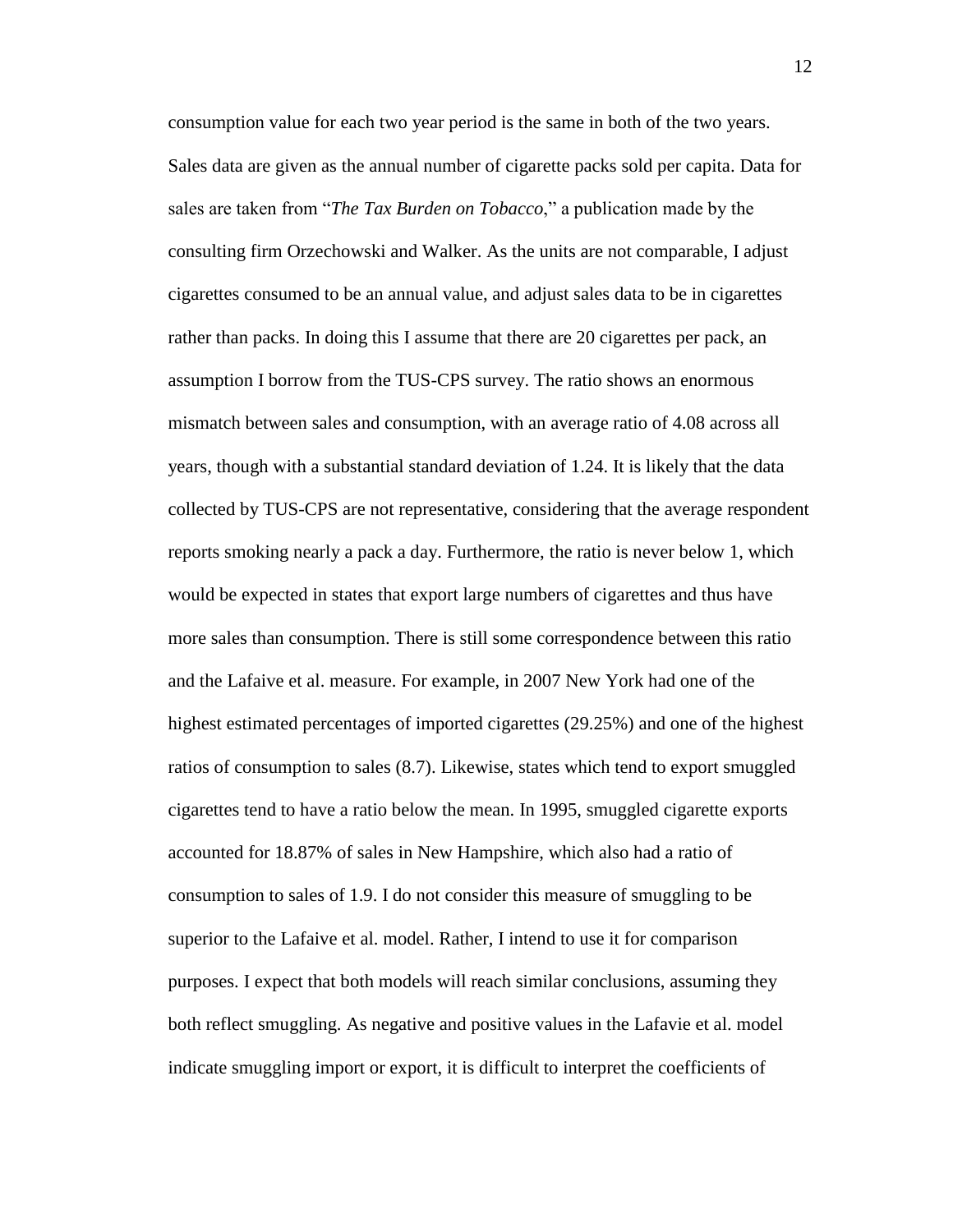regressors. Using the ratio of consumption and sales, it is clear that an increase in the ratio implies a larger amount of smuggling, while a decrease implies the opposite. Therefore, I can better infer what the actual direction of the effect of a variable is if both models come to the same conclusion about how it affects smuggling.

To further explain the variation in smuggling, I use a set of variables not included in the Lafaive et al. model. Table 1 provides descriptions and summary statistics for the variables included in my analysis.

State cigarette excise taxes are considered the main determinant of smuggling and therefore I include them in my model. U.S. state excise taxes are given in dollars per pack of cigarettes, adjusted to real dollars in 2009. Data for excise taxes are taken from the publication, "*The Tax Burden on Tobacco*," which is funded in part by major cigarette companies including the Lorillard Tobacco Company and Reynolds American. I compared these data to census data and find that the excise tax data are unbiased and accurate. I expect that high excise taxes will be correlated with larger amounts of smuggling because high taxes raise the price of cigarettes within the state and incentivize smuggling.

I include per capita income to control for how the wealth of the population affects smuggling. Per capita income represents the total reported annual income of state residents divided by the population size. Data for all states are taken from the Bureau of Economic Analysis survey data and are in real dollars for the year 2009. There is significant variation in the average per capita income across states: Mississippi reported the lowest value in 2009 at \$30,013 while Connecticut reported the highest at \$52,900. I expect that higher per capita income will correlate with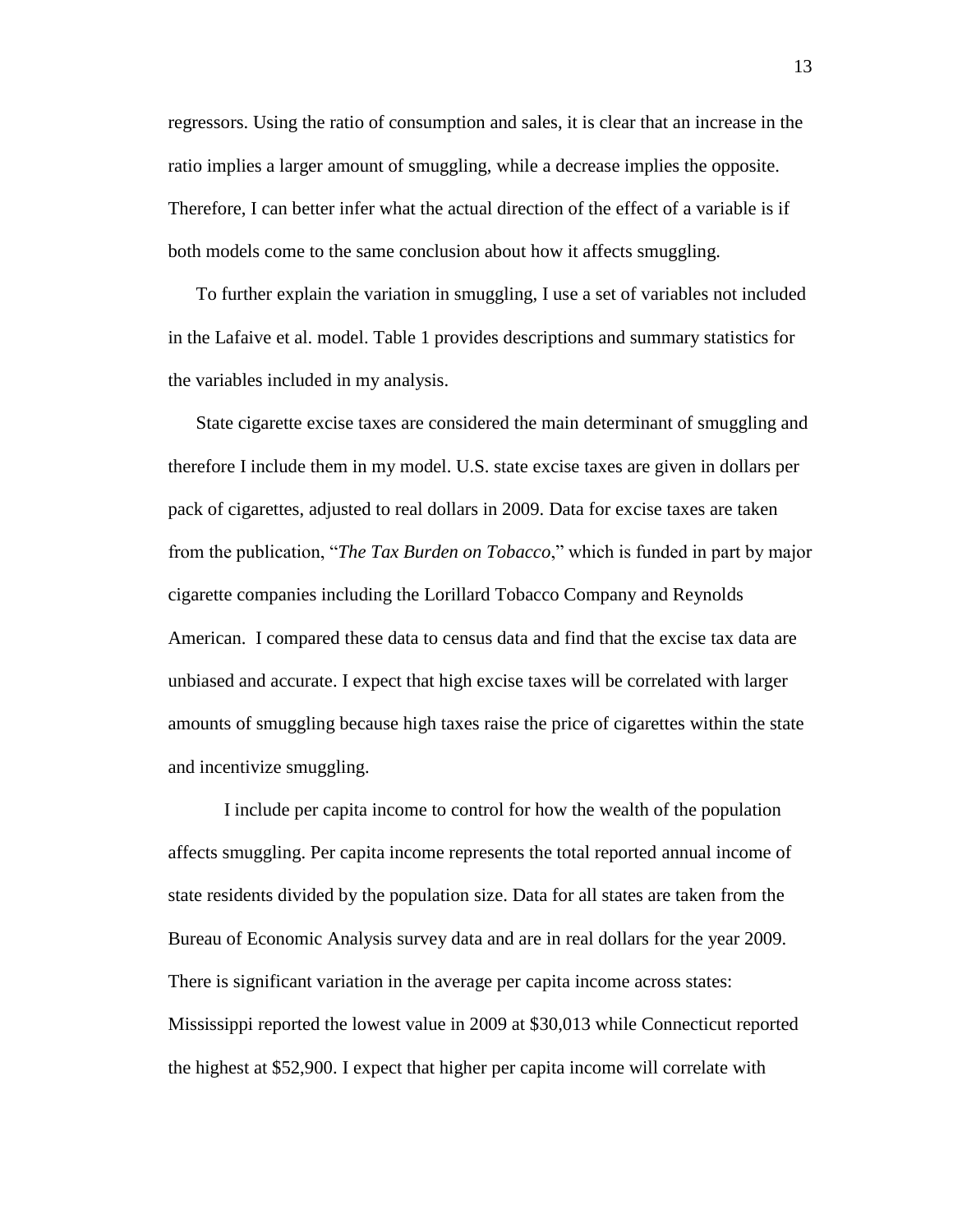lower smuggling, as wealthier consumers will likely not be as sensitive to price and thus not seek out smuggled cigarettes.

I use percent of the population with a high school degree or higher to represent educational attainment for each state. These data give the percent of adults in each state who have graduated high school or any higher institution. The data are available from the US statistical abstract from 1990, 1998-2000, and 2002-2009. For unobserved years I assume that the change between two observed periods occurred evenly across the unobserved years. These data in particular must be viewed with caution as there are no observations between 1990 and 1998, a long period to make such an assumption over. There is not much variation between states in education; for example, Texas has the lowest percent of high school graduates in 2009 at 79.9%, while Wyoming has the largest at 91.8%. Education may affect smuggling through demand, as more educated people may be more likely to understand the dangers of smoking and avoid it. Previous research has also found a negative relationship between education and propensity to engage in crime (Lochner et al., 2004), which may imply that educated populations will be less likely to participate in the black market for cigarettes. Therefore I expect that higher levels of education will result in lower amounts of smuggling.

I use federal police per 100,000 residents as one proxy for the degree of law enforcement in a state. These data are given as the number of full time officers with federal arrest and firearm authority per 100,000 residents. Data are from the Bureau of Justice Statistics Census of Federal Law Enforcement Officers, a survey covering 73 agencies. Survey data are available for 2008, 2004, 2002, 2000, 1998, 1996, and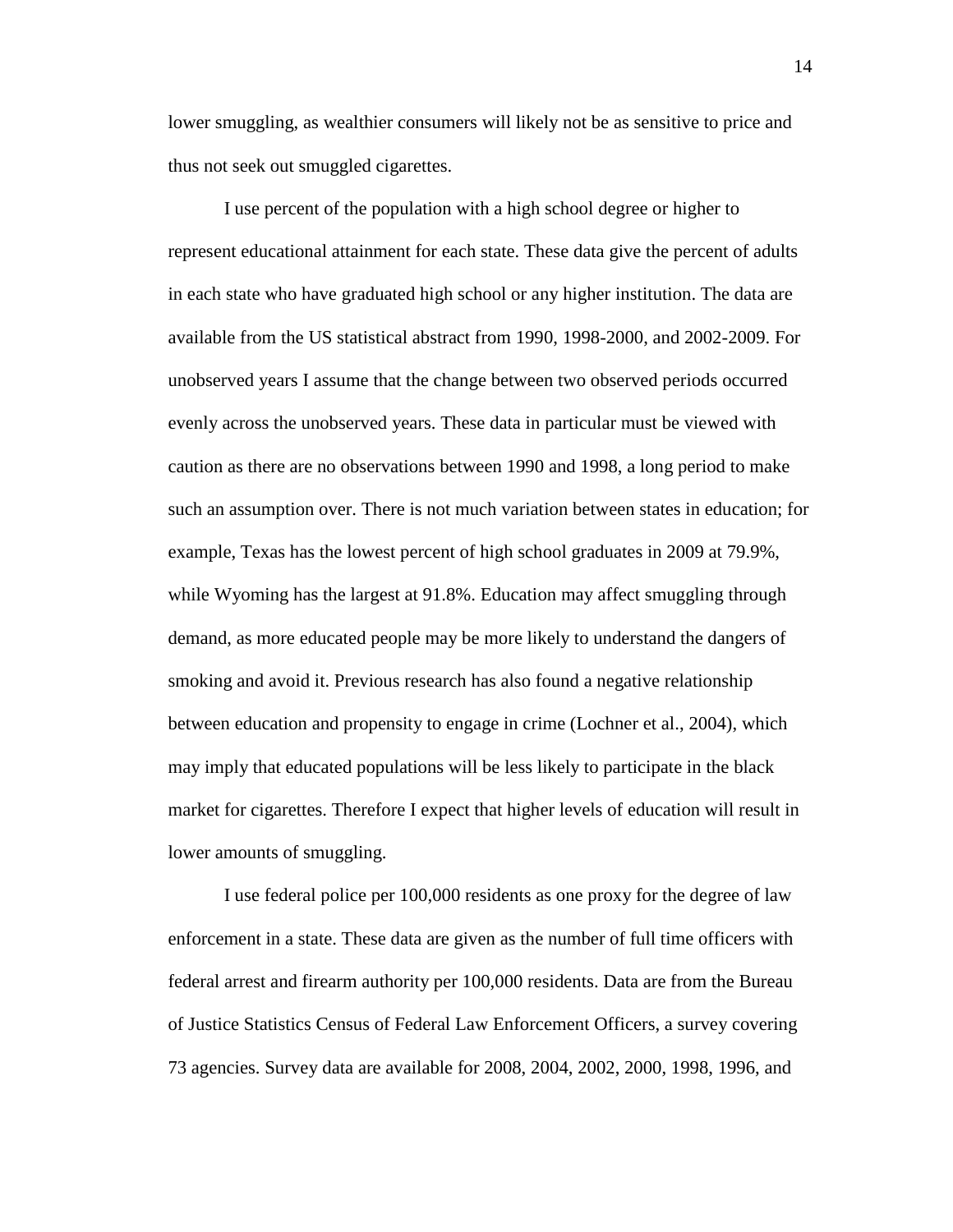1993. For unobserved years I assume that the change between two observed years occurs in equal amounts across the intervening unobserved periods. For example, if 2002 has 15 officers and 2004 is 17 officers, I assume the unobserved year 2003 has 16. As it may be the case that larger numbers of police make smuggling more difficult, I expect this variable to have a positive relationship with the estimated number of cigarettes smuggled.

I use local police per 100,000 residents as my second proxy for law enforcement within each state. These data are given as the number of full time state and local law enforcement personnel per 100,000 residents. These numbers are drawn from the Bureau of Justice Statistic's Census of State and Local Law Enforcement Agencies, which is given every 4 years since 1992. Data are currently available for 2008, 2004, 2000, 1996, and 1992. For unobserved years I assume that the change in two observed years occurs in equal amounts across all intervening unobserved years, as in the federal police variable. There is substantial variation across states: Louisiana has the highest average at 492 police per 100,000 residents while West Virginia has the lowest with 225. There is substantial variation across time as well. As with the federal police variable, I expect that higher numbers of local police per capita will result in less smuggling.

The percent of adults in the state population is included because it may have a relationship with smuggling through demand. The majority of smokers are adults, so I expect that a larger portion of adults within a state will result in higher demand for cigarettes and a larger amount of smuggling. Furthermore, adults can legally drive and thus a larger adult population would be more capable of crossing borders to evade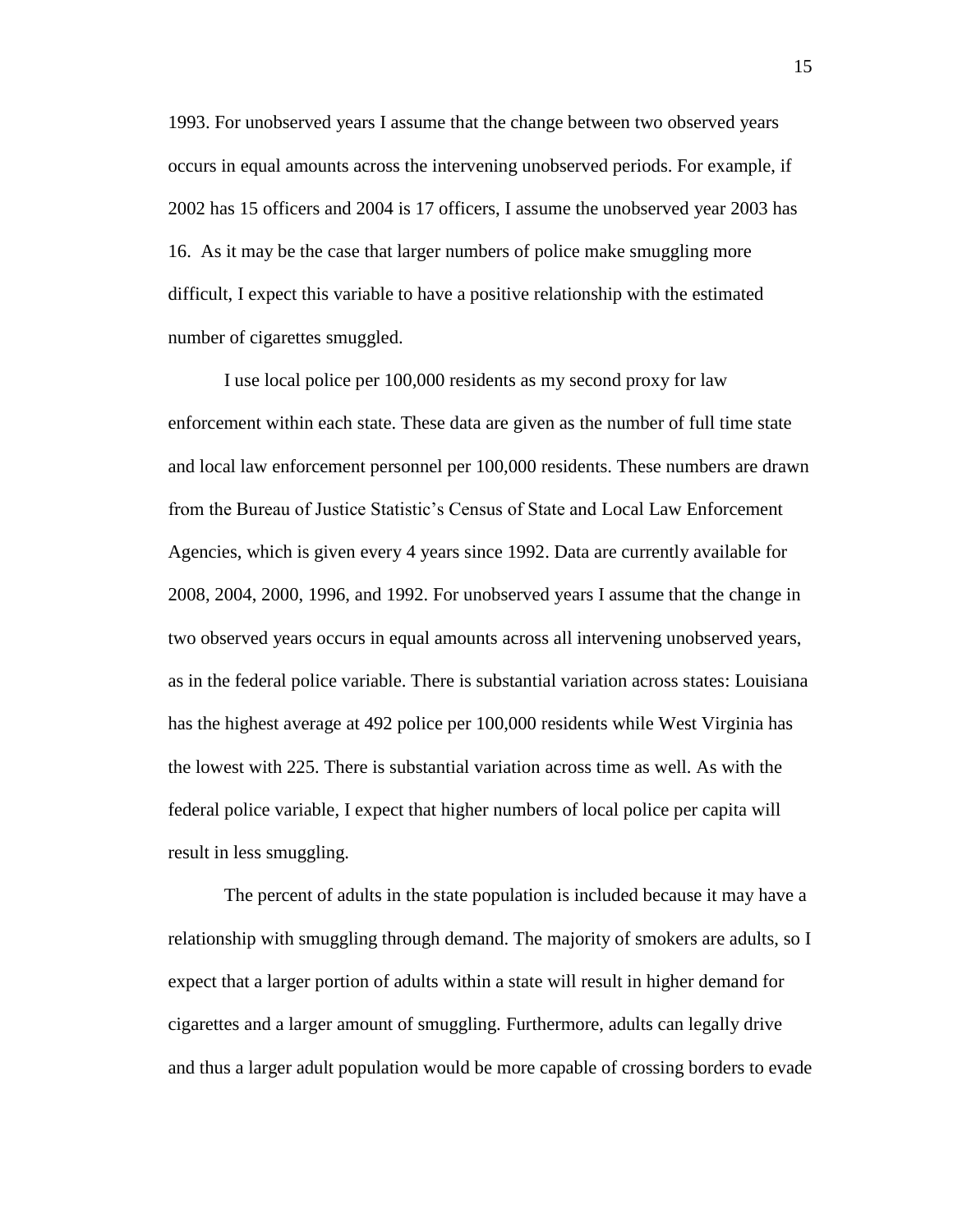excise taxes. Percent of adults in the population of each state are calculated as the number of people 18 or older divided by the entire state population, given for the years 1990-2009. Data are collected by University of California Santa Barbara and available through the Center for Disease Control (CDC). There is little variation between states: Wisconsin has the highest average percentage at 77.56% adult, while Utah has the lowest at 67.27%. The average standard deviation for each state over time is only 1.08%, showing that the percent of adults in each state changes little over the sample time period.

I use the presence of laws against advertising tobacco as a proxy for attitudes towards cigarettes in each state. It is a binary variable with a value of 1 if a state has laws restricting tobacco advertisements and 0 if it does not. Types of restrictions include banning billboards, restrictions on billboards near schools or churches, prohibition of advertising on public transportation, and several more. These data are collected by the CDC Office of Smoking and Health (OSH). There is little variation across time in this variable, as most states do not vary their advertising laws frequently. For example, the percent of states with advertising restrictions has held constant at 40.4% since 1999. I believe that the presence of advertising restrictions indicates a generally hostile attitude towards smoking in each state, and that the presence of restrictions will be correlated with lower amounts of smuggling. States that are hostile to smoking may be more serious about prosecuting smugglers for bringing in cigarettes. They may also demand fewer cigarettes generally, making such states unattractive targets for smugglers.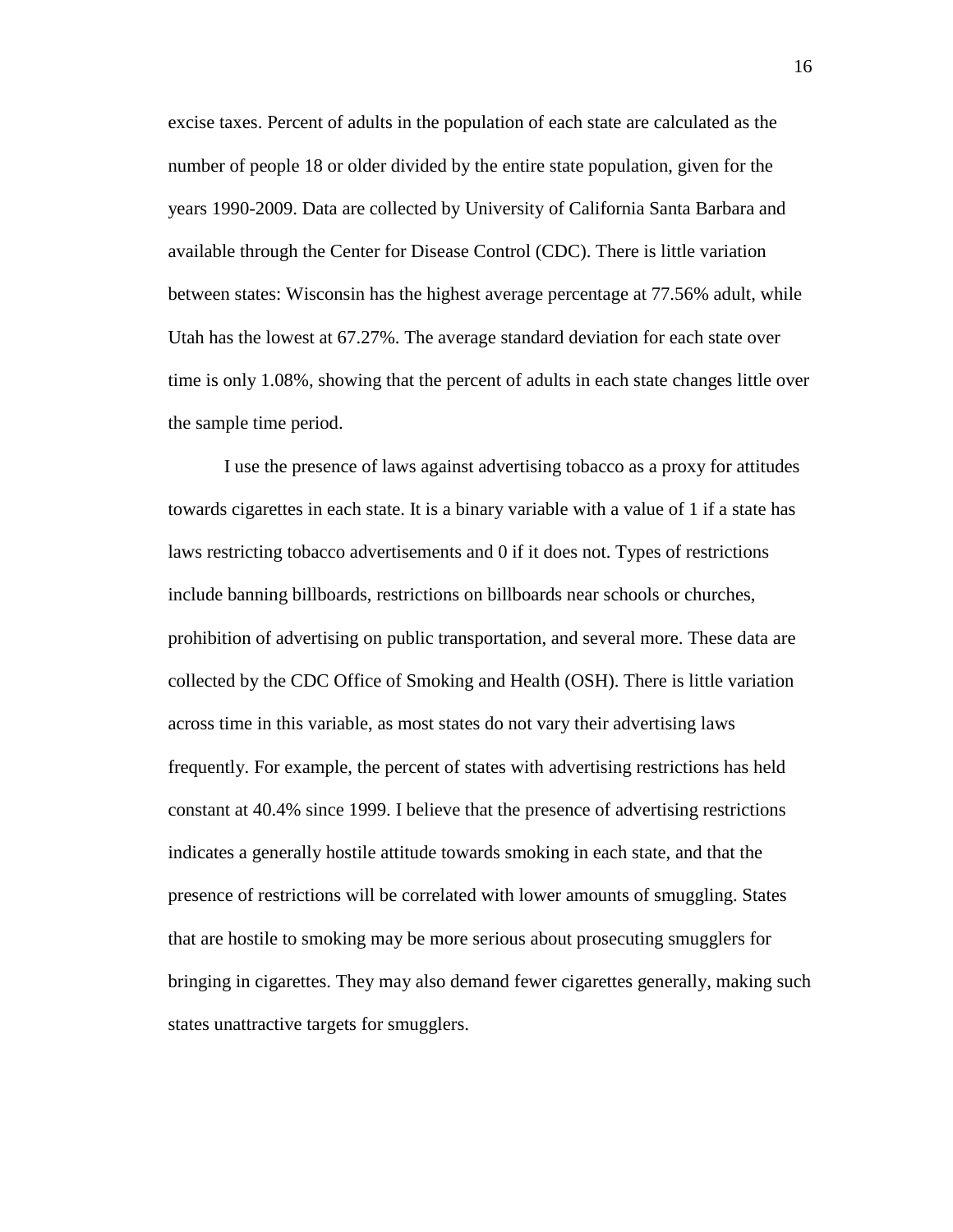I include the number of corruption convictions for state and local officials as a proxy for corruption in each state. This value is given as the total number of convictions of state and local officials per year in each state. Data are available from the Department of Justice Public Integrity Section 2011 report to Congress. The number of corrupt cases varied significantly between states, Texas having the highest average number of convictions at 72.3 and New Hampshire having the lowest at 1.6. I expect that a larger number of corruption convictions will be correlated with a larger degree of smuggling. States with a reputation for corruption may attract smugglers who believe they are less likely to be prosecuted. A culture of corruption may lower the transaction costs of certain forms of smuggling, for example by making counterfeit tax stamps more available.

To create an estimate of a state's reliance on tourism, I follow the method used by Saba et al. (1995). Essentially, I assume that states with a higher than average number of people employed in hotels have a larger amount of tourism. I use annual data on number of paid employees working in accommodation services from the Census County Business Patterns survey, available from 1998-2011. I adjust these data to find the per capita number of employees in each state, as well as the average for each year across the entire US. I take the ratio of accommodation employees per capita in each state over the average for the US in each year to find how each state compares to the average. I subtract 1 from the result so that a state with the average number of people employed in hotels is given a value of "0." My expectation is that higher reliance on tourism will result in greater amounts of smuggling, as states with more accommodations will have more traffic flowing through them.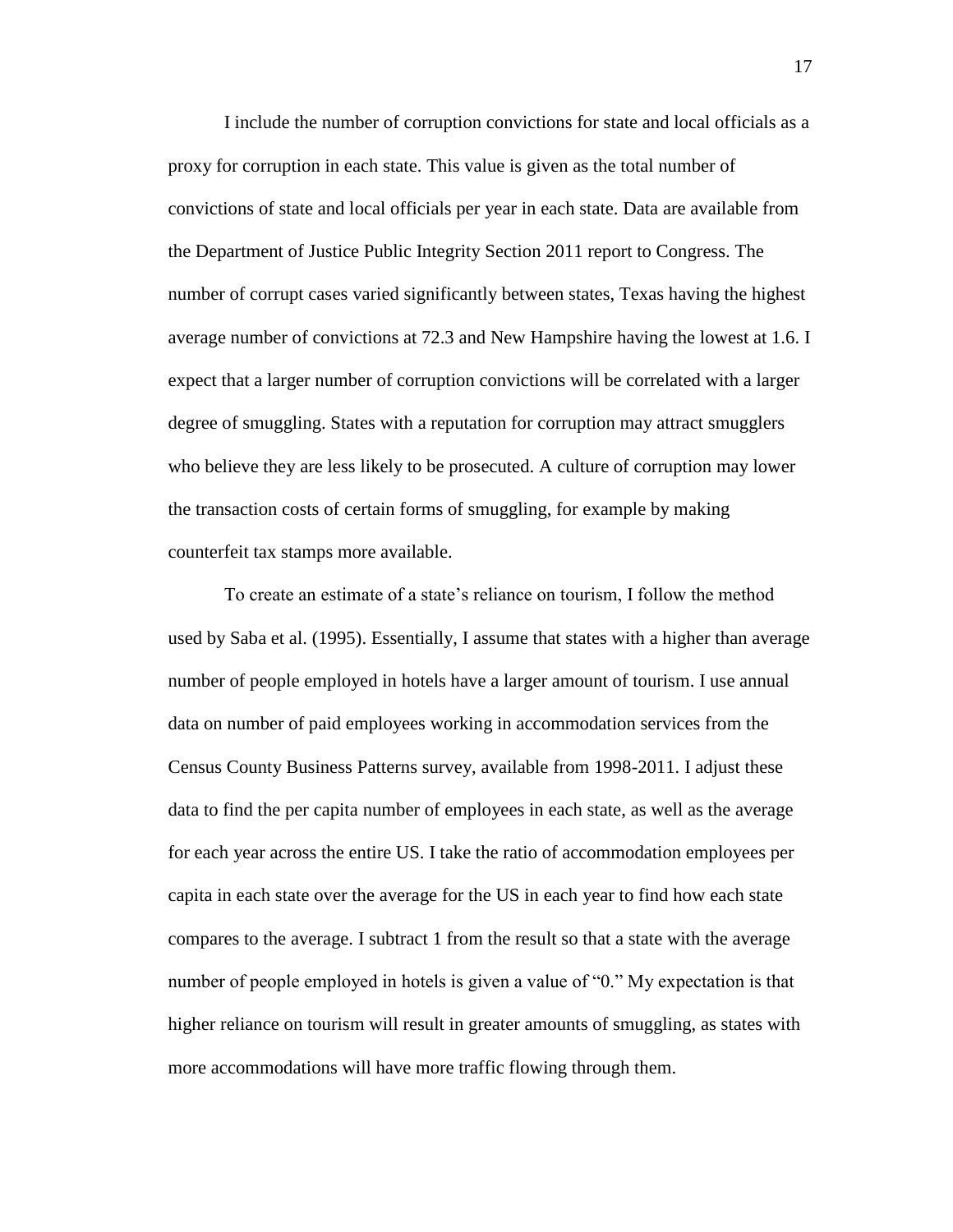I use percent of Democrats in the lower and upper house of the state legislature as instrumental variables to control for the endogeneity of excise taxes. The variables are calculated as the number of Democrats divided by the total number of legislators in each body, using data available from the Census's US statistical abstracts. Observations are available for even years from 1990-2000, as well as 2001- 2003 and 2005-2011. In unobserved years, I make the assumption that the partisan composition of the legislature remains the same as the previous year. Furthermore, I omit Nebraska as the state has a non-partisan unicameral legislature.

It has long been a part of the Republican Party platform to oppose increases in taxes, while the Democratic Party has generally been more in favor of slightly higher tax rates to pay for government programs. Therefore, I assume that the percent of Democrats in the state legislature will affect taxes, most likely resulting in higher excise taxes than in states with more Republicans. I do not expect the percent of Democrats in each state to affect smuggling except through the mechanism of higher excise taxes.

#### **Section IV: Results**

Please see Tables 2 and 3 for the results of OLS and 2SLS regressions, respectively. In summary, I find that my instrumental variable is valid for the Lafaive et al. model, but neither IV model is as efficient as OLS. Because of the panel nature of my data, fixed effects regression is the preferred model. The variables for excise tax, per capita income, and federal police per 100,000 residents are significant and in the expected direction for both dependent variables.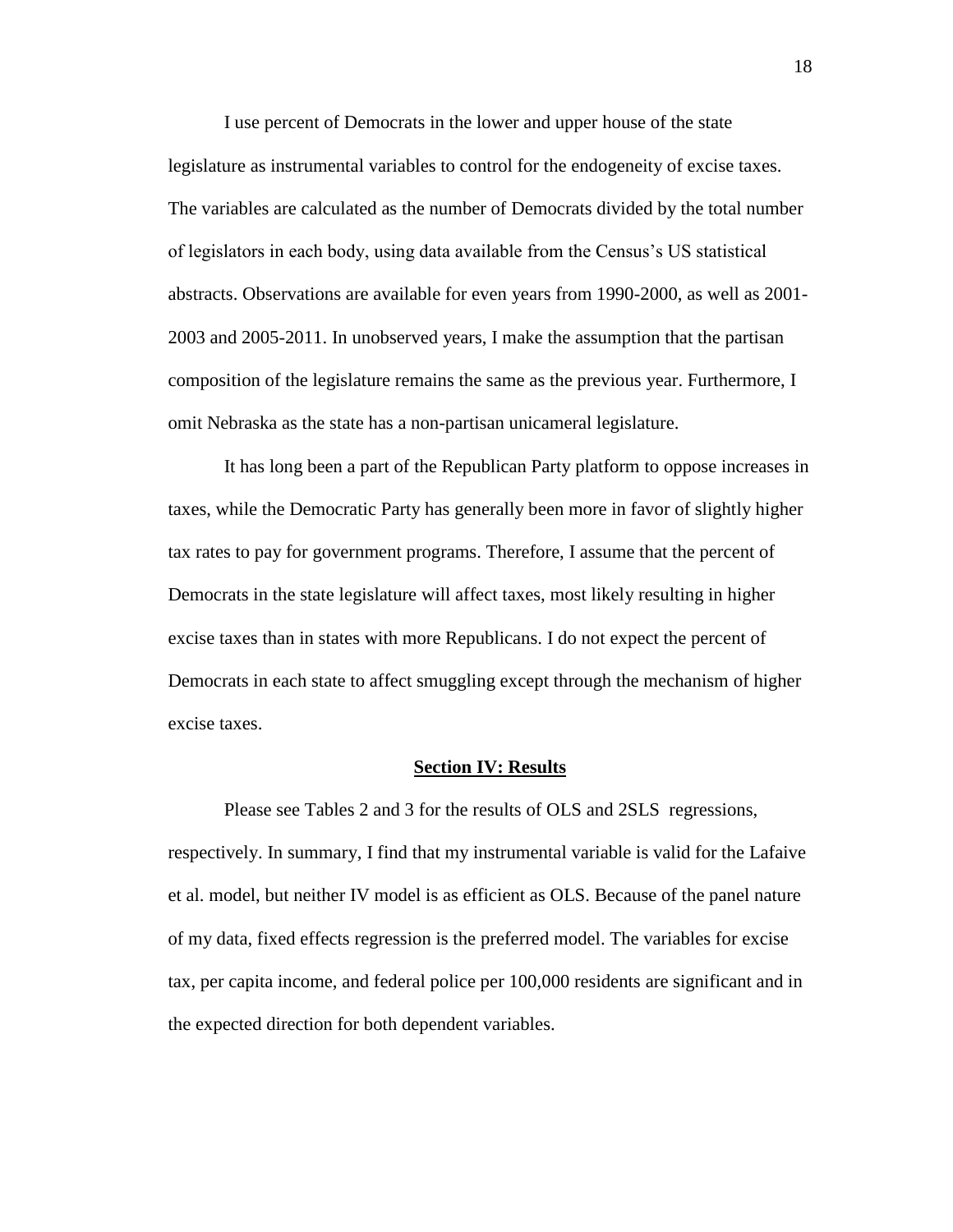The pooled OLS regression results are mostly in line with my expectations, though some results do not match my hypotheses. Both pooled regression models explain over 60% of the variation in my two measures of smuggling. Across both dependent variables, real cigarette excise tax is significant at the one percent level and the coefficient is in the expected direction: an increase in tax results in an increase in the Lafaive et al. model's estimate of imported cigarettes as well as an increase in the ratio of consumption to in-state sales. Per capita income is highly significant and in the expected direction: a \$1000 increase in average per capita income results in a .6 percentage point increase in the Lafaive et al. measure, implying that there is either less smuggling or more cigarette export.

The consumption to sales ratio model indicates that higher per capita income results in a smaller ratio, suggesting a smaller amount of smuggling. However, the magnitude is negligible in the latter case. Federal and local police per 100,000 residents are significant at 1% in both models, but with coefficients that suggest larger amounts of law enforcement per capita result in increased amounts of smuggling. This result is the opposite of my hypothesis, but may be a product of the pooled model as it disappears with fixed effects. The percent of adults in the population is significant at 1% and has an extremely large magnitude. This affect disappears in fixed effects regression. Corruption is significant in both cases and the coefficients are in the expected direction, though with small magnitudes. Tourism is only significant in the Lafaive et al. model, with the result that higher tourism is related to greater cigarette smuggling export or possibly less import.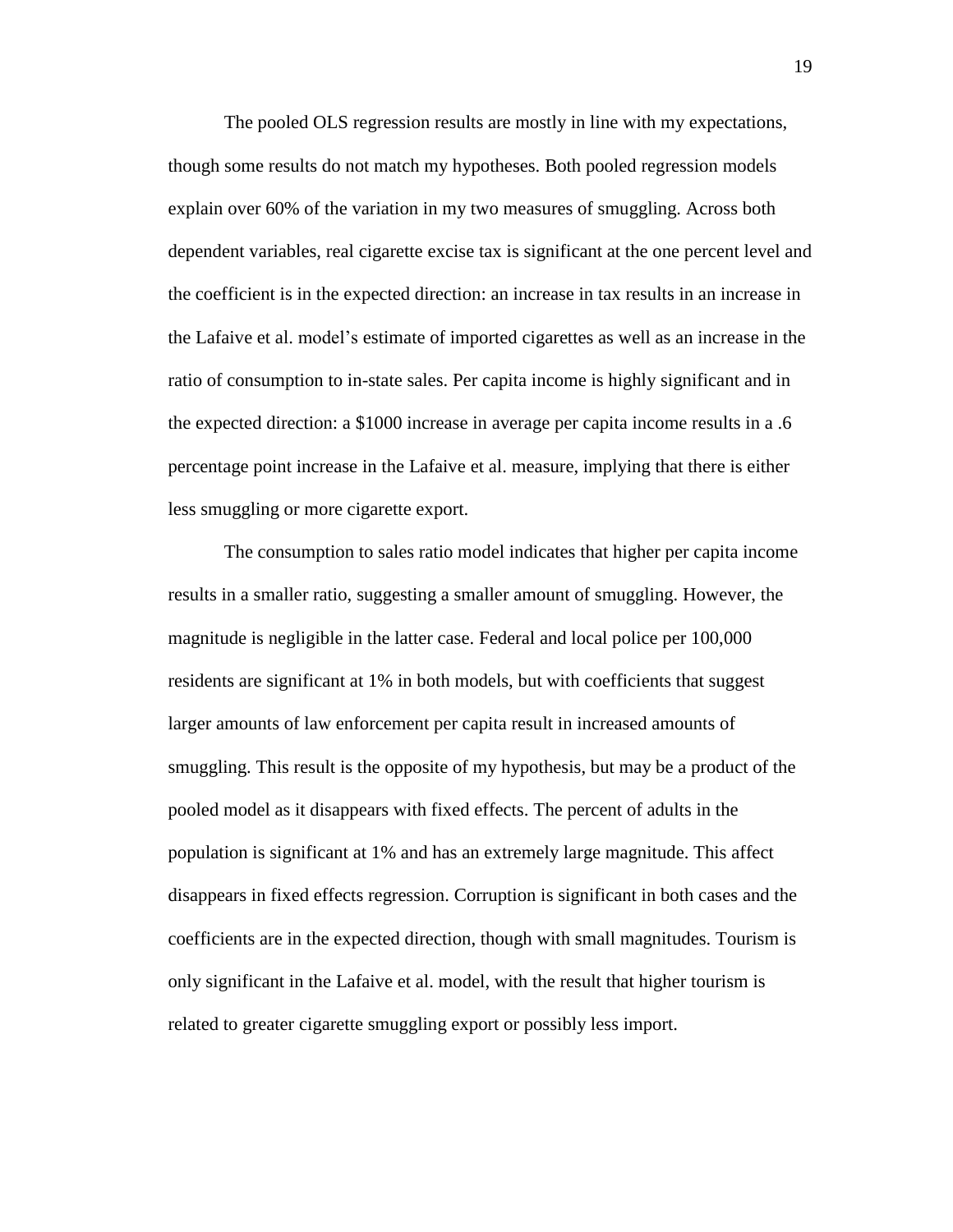Fixed effects regression is a better match for my data, as I want to account for changes across states over time. This is evident in the ratio model as the R-squared increases by roughly 10%, though it actually decreases in the Lafaive et al. model by about 7%. The fixed effects model shows fewer independent variables to be significant, though those that were aligned mostly with my expectations. Excise tax remained significant at 1%, with the same direction and slightly smaller magnitude. Per capita income remained at the same level of significance for both models, though with greater magnitudes by nearly a factor of 10 in each case. For example, a \$1000 increase in the average per capita income will result in a 1% increase in the Lafaive et al. estimate of smuggling. Federal police per 100,000 residents switches signs in both cases, and becomes barely significant at the 10% level in the Lafaive et al. model. This is more in line with my expectations, as it is now associated with fewer cigarettes smuggled into the state and a reduction in the ratio of cigarettes consumed over state sales. However, the magnitude is small in the case of the Lafaive et al. estimates, as a 1 officer per 100,000 residents increase correlates with only a .084 percentage point increase in the Lafaive et al. estimate of smuggling.

My 2SLS regression on the Lafaive et al. estimates gave evidence that my instrumental variable is valid, but indicated that OLS remains the most efficient estimator. The first stage regression F-statistic for model is significant at the 1% level and the model explained 30.75% of the variation in excise taxes, suggesting that the regression is significant and the fit is good. The percent of Democrats in the upper house of the state legislature is statistically significant at the 5% level, giving evidence that it is a valid instrument. The percent of Democrats in lower house was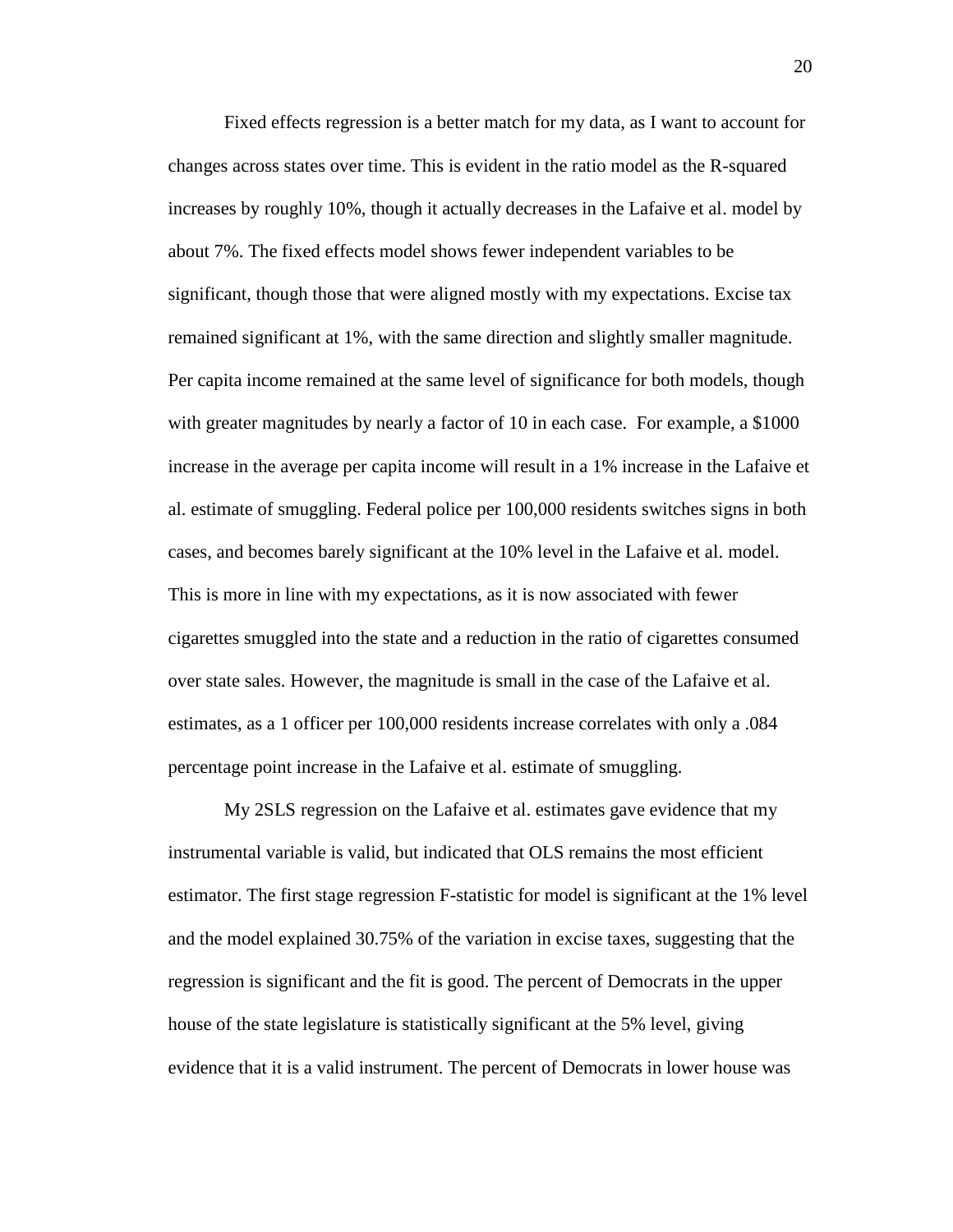not statistically significant, likely because it has a very strong correlation with the percent of Democrats in the upper house (r=.82). An overidentification test of all instruments returns a p-value of .41, which fails to reject the joint null that the instruments are uncorrelated with the error term and are correctly excluded from the estimated equation. The underidentification test returns a p-value of .0023, rejecting the null that the excluded instruments are uncorrelated with the endogenous regressor. Together these give strong evidence that the percent of Democrats in the upper house is a valid instrumental variable. However, an endogeneity test $^8$  on excise tax variable returns a p-value of .36, which fails to reject the null that excise tax is exogenous.

The consumption to sales ratio model is not significant and the instrument is not valid. While the model explains 74.89% of the variation in the ratio of per-capita cigarette consumption to per capita sales, the F-statistic of the first stage regression is too low to reject the null that all the regression coefficients are 0. This suggests that the regression model does not fit the data well. Furthermore, I find that neither of the instrumental variables is a significant determinant of excise tax, implying that they are not valid instruments in this case. This is confirmed by the underidentification test p-value of .21, which does not reject the null that the instruments are uncorrelated with the endogenous regressor. The overidentification test p-value is .68, which implies that the instruments are not correlated with the error term and are properly excluded. Nevertheless, this does not imply that the instruments are valid as overidentification tests are robust to weak instruments. The endogeneity test has a similar result to the Lafaive et al. model, giving a p-value of .64 which does not reject the null that excise tax is exogenous to my model of smuggling.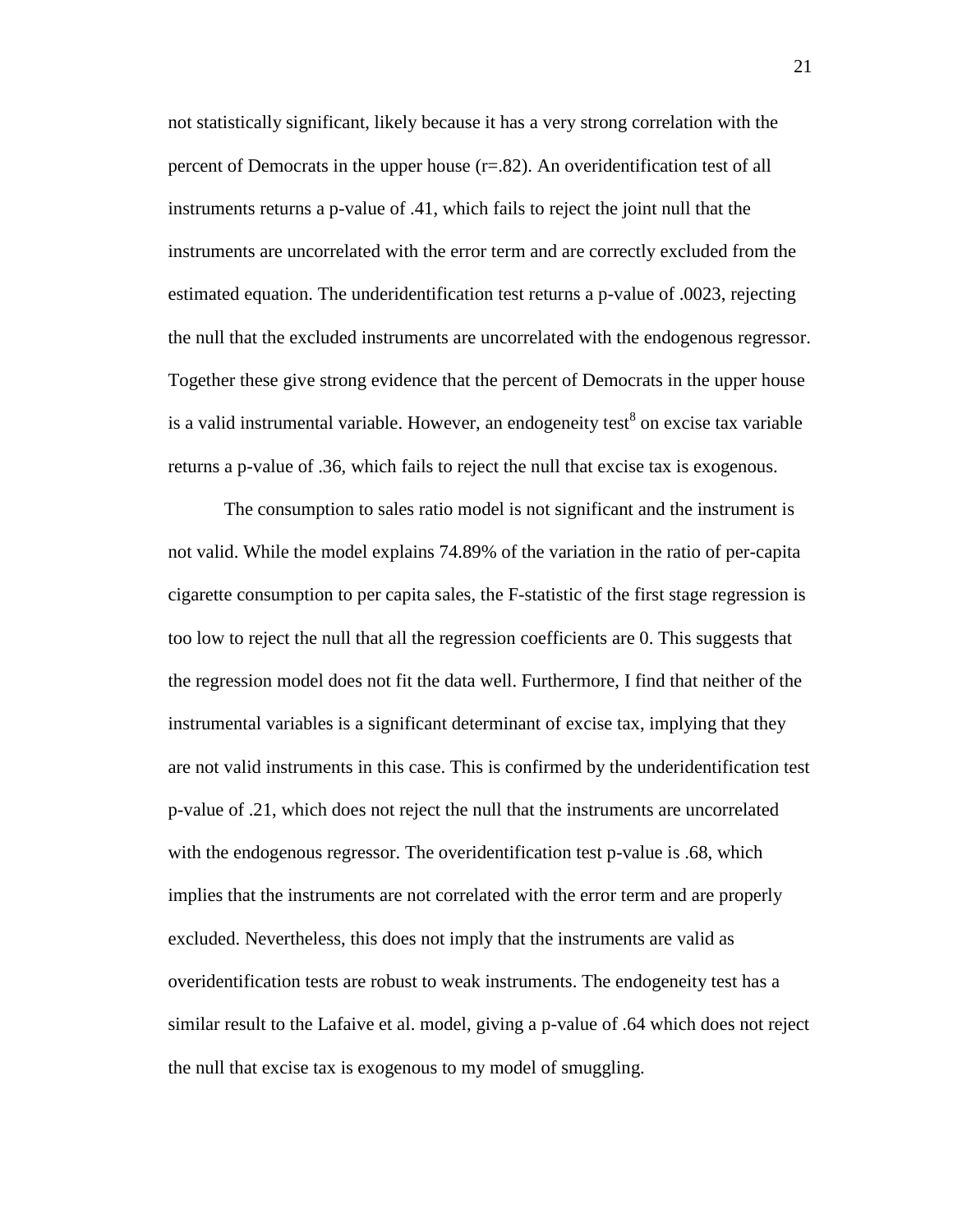Please see Tables 4 and 5 for the OLS and 2SLS results of the model without the corruption variable. To test the robustness of my results, I drop the corruption variable because it significantly reduces the number of observations in my regressions. This change increases the observations for the Lafaive et al. and consumption to sales ratio models by roughly 200 and 140, respectively. Dropping the corruption variable has little effect on the Lafaive et al. predictions but significantly changes the outcome of the consumption to sales ratio model. For the Lafaive et al. dependent variable, the federal police per 100,000 residents variable loses its significance in the fixed effects model, and the education and tourism variables become more significant in the pooled regression. The F-statistic for the first stage of the Lafaive et al. 2SLS regression triples and both instruments become significant at the 1% level, implying that the instruments remain valid. There is no material change to the second stage regression results, except that the federal police variable is no longer significant and the per capita income variable loses some significance. The endogeneity test does not reject the null that tax is exogenous.

The changes in the ratio model are more substantial. Reflecting the Lafaive et al. model, the variable for federal police becomes much less significant in the fixed effect regression. Tourism becomes significant at 10% across pooled and fixed effects regressions, and the variables for local police and advertising laws become more significant in the pooled regression. The F-statistic nearly triples for the first stage 2SLS regression and instruments for the percent of Democrats in the lower and upper house are significant at the 10% and 5% levels, respectively. This implies that the first stage regression is significant and the instruments are valid. The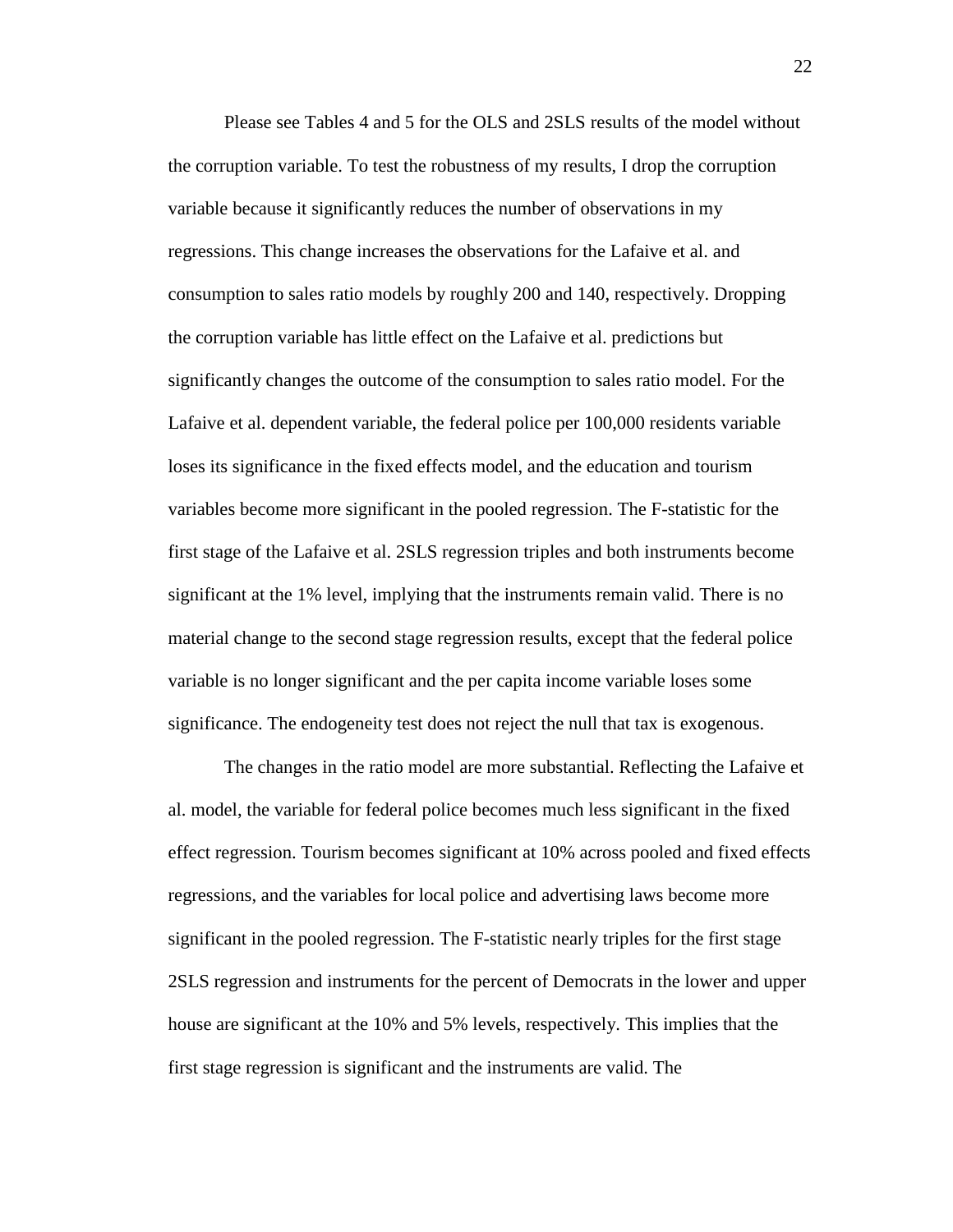underidentification test now rejects the null that the instruments are uncorrelated with the endogenous regressor and the overidentification test does not reject the null that the instruments are uncorrelated with the error term and excluded correctly. This gives further evidence that the instruments are valid in this case. The endogeneity test rejects the null that tax is exogenous at the 10% level. The second stage shows excise tax to be strongly correlated with an increase in the ratio of consumption to sales, implying a larger amount of smuggling and keeping with my expectations and previous results. The per capita income variable is also significant at the 1% level but is associated with an increase in the ratio, which is not in line with my hypothesis. Federal police per capita is strongly correlated with a decrease in the ratio and thus an implied decrease in cigarette smuggling, as my hypothesis predicted.

#### **Section V: Conclusion**

This paper examines two questions: whether or not cigarette excise taxes are endogenous to estimates of smuggling, and if there are other important determinants of smuggling besides taxes. My IV model finds a valid instrument for excise tax, but does not suggest that cigarette excise tax is endogenous to the estimates of smuggling. While this might suggest that the amount of smuggling does not have an effect on excise taxes, further research in this area is needed. Furthermore, my results suggest that variables measuring per capita income and federal police protection appear to be associated with lower amounts of smuggling. However, changing my model by dropping the variable measuring corruption resulted in a significant change in my results, suggesting that they are sensitive to the specification of my model. Future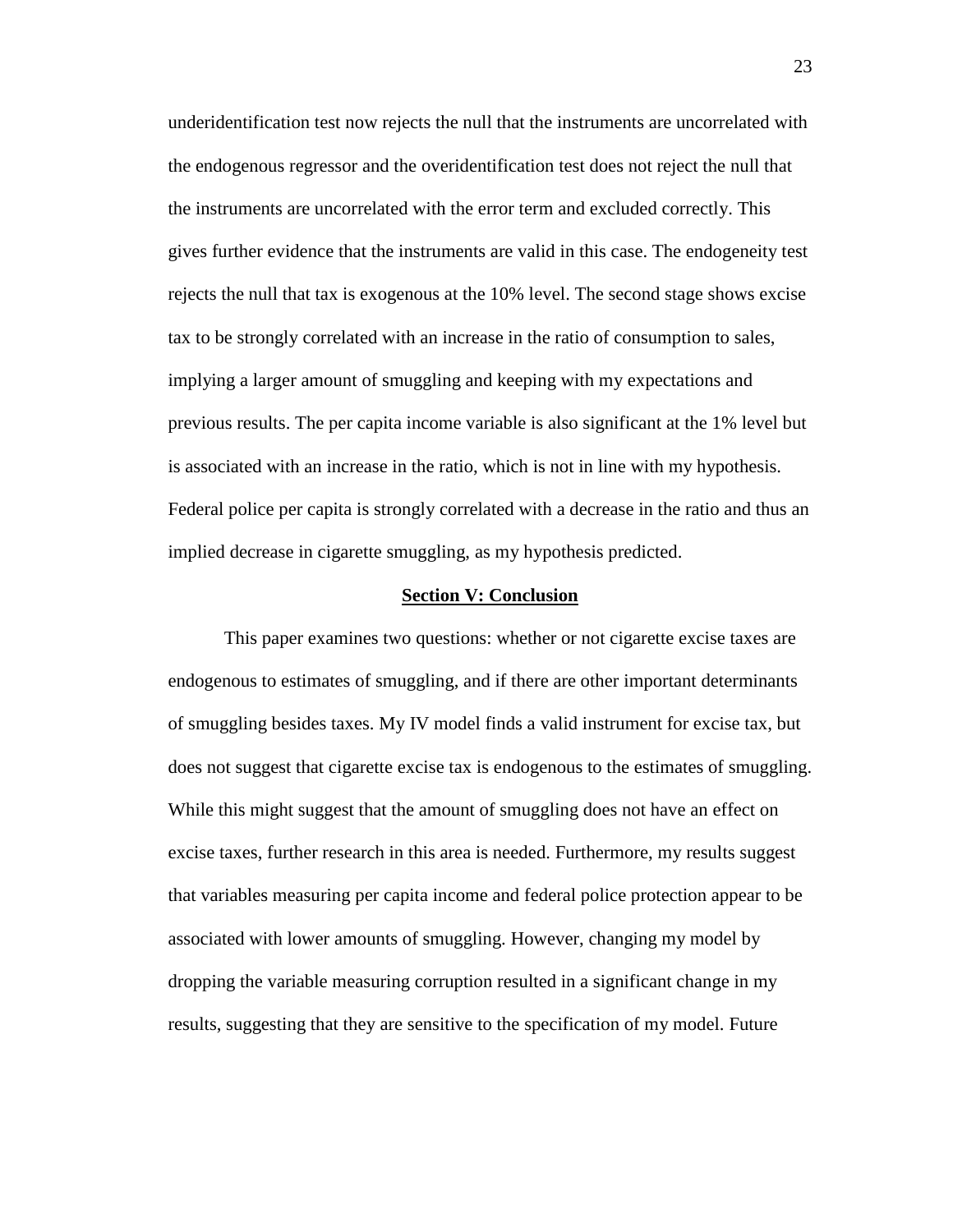studies should continue to explore the determinants of smuggling and the endogeneity of excise taxes.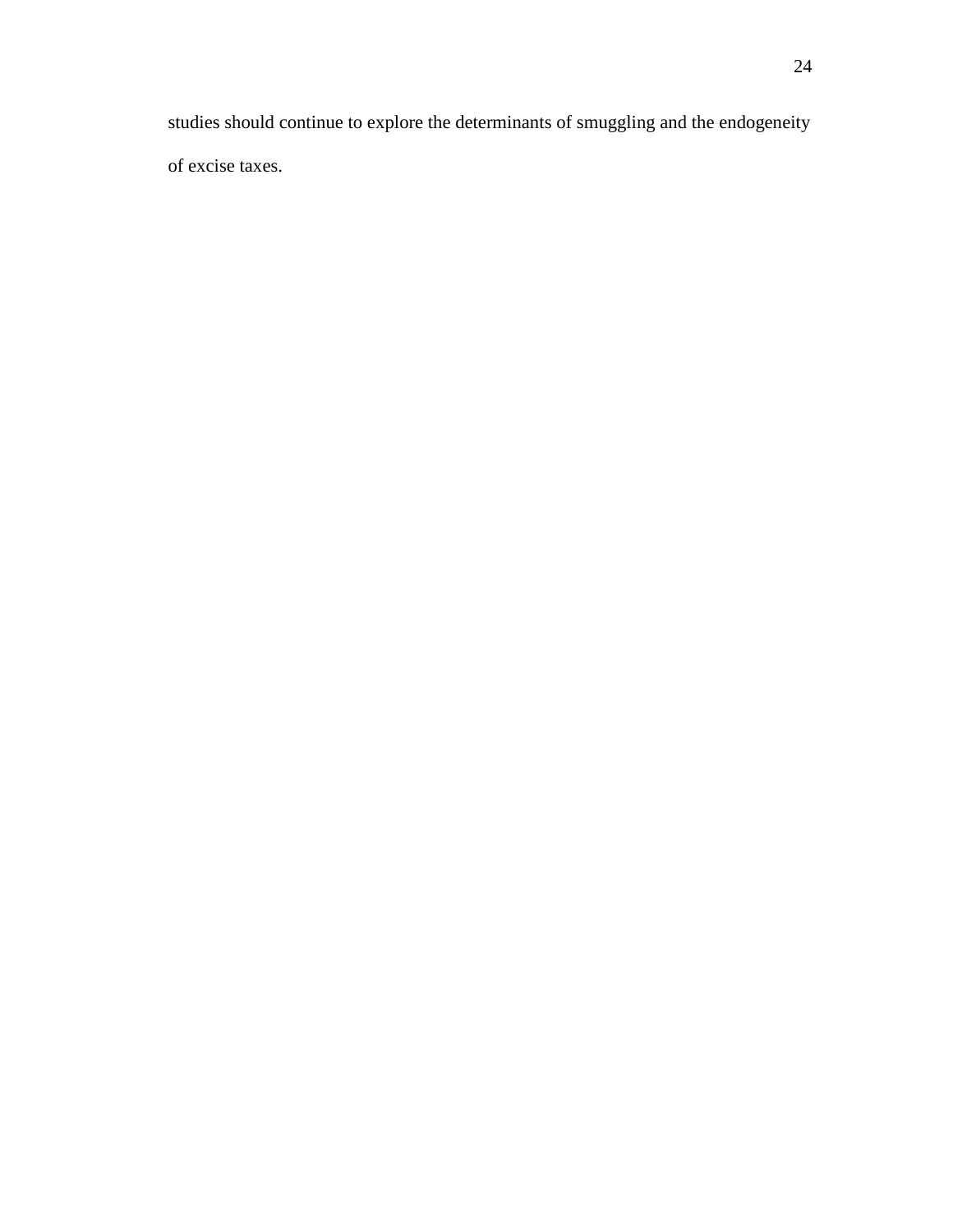#### REFERENCES CITED

"2011 Report to Congress on the Activities and Operations of the Public Integrity Section."*US Department of Justice*. N.p., 2011. Web. 26 Oct. 2013. <http://www.justice.gov/criminal/pin/docs/2011-Annual-Report.pdf>.

Baltagi, Badi H., and Dan Levin. "Cigarette Taxation: Raising Revenues and Reducing Consumption." *Structural Change and Economic Dynamics* 3.2 (1992): 321-35. Print.

Bader, Pearl, David Boisclair, and Roberta Ferrence. "Effects of Tobacco Taxation and Pricing on Smoking Behavior in High Risk Populations: A Knowledge Synthesis." *International Journal of Environmental Research and Public Health*8.11 (2011): 4118-139. *National Center for Biotechnology Information*. National Institutes of Health, 26 Oct. 2011. Web. 22 Sept. 2013.

"Census of Federal Law Enforcement Officers." *Bjs.org*. The Bureau of Justice Statistics, 26 June 2012. Web. 24 Oct. 2013. <http://www.bjs.gov/index.cfm?ty=dcdetail&iid=250>.

"Census of State and Local Law Enforcement Agencies." *Bjs.org*. The Bureau of Justice Statistics, 26 July 2011. Web. 24 Oct. 2013. <http://www.bjs.gov/index.cfm?ty=pbse&sid=73>.

"County Business Patterns." *Census.gov*. US Department of Commerce, n.d. Web. 27 Oct. 2013. <http://www.census.gov/econ/cbp/>.

David Merriman, Ayda Yurekli and Frank J. Chaloupka, "How big is the worldwide cigarette smuggling problem?" *Tobacco Control in Developing Countries,* ed., Prabhat Jha and Frank Chaloupka, (Geneva: Oxford Medical Publications, 2000), 365. <http://siteresources.worldbank.org/INTETC/Resources/375990- 1089904539172/365TO392.PDF>.

DeCicca, Philip, Donald S. Kenkel, and Feng Liu. "Excise Tax Avoidance: The Case of State Cigarette Taxes." *National Bureau of Economic Research*. N.p., Apr. 2010. Web. 20 Sept. 2013. <http://www.nber.org/papers/w15941.pdf?new\_window=1>.

Gallet, Craig A., and John A. List. "Cigarette Demand: A Meta-analysis of Elasticities."*Health Economics* 12.10 (2003): 821-35. *Wiley Online Library*. Wiley & Sons, 27 Nov. 2002. Web. 8 Oct. 2013.

Goel, Rajeev. "Cigarette Smuggling: Price Vs.Nonprice Incentives." *Applied Economics Letters* 15.8 (2008): 587-92. *EconLit*. Web. 24 Sept. 2013.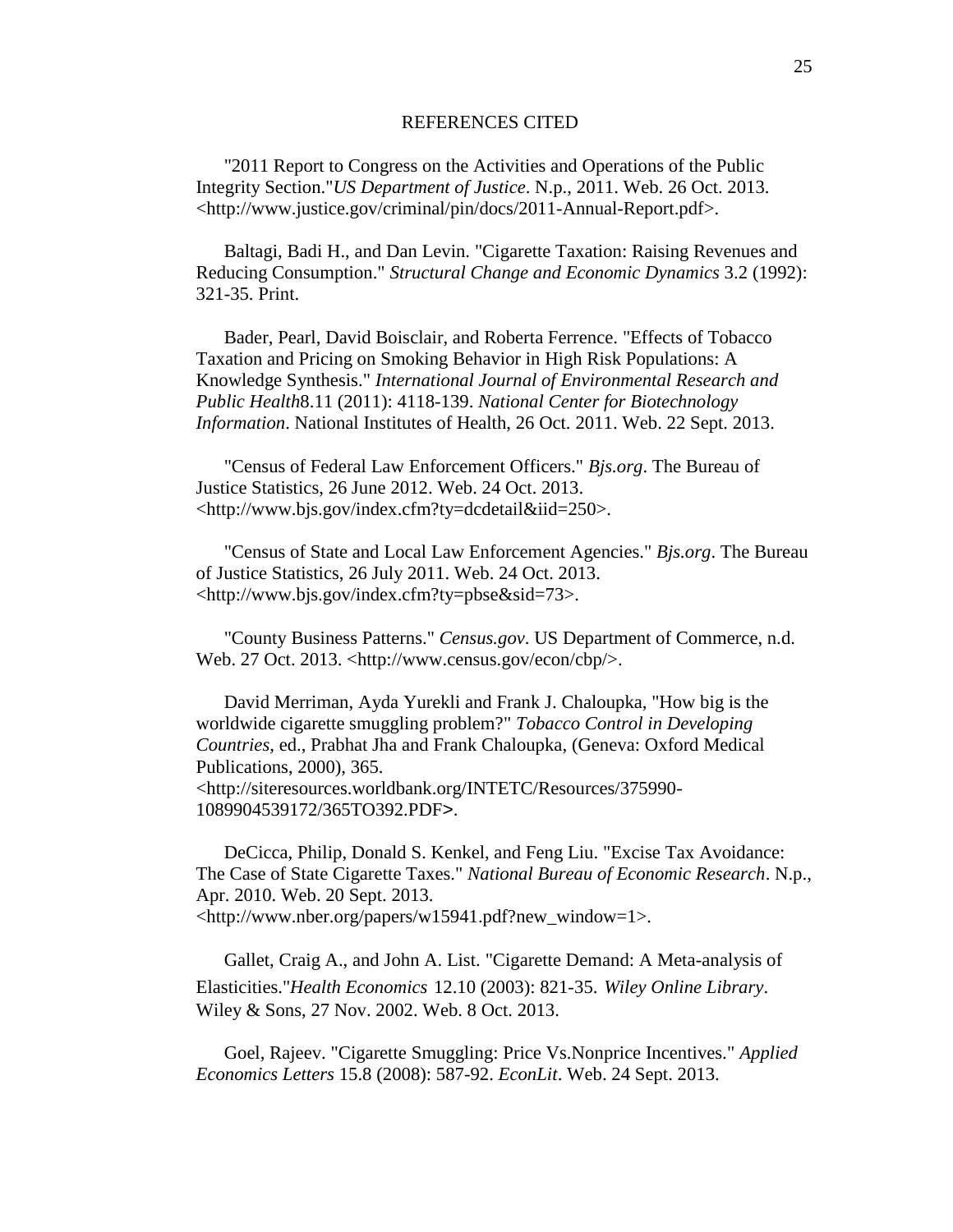Goolsbee, Austan, Michael F. Lovenheim, and Joel Slemrod. "Playing With Fire: Cigarettes, Taxes, and Competition from the Internet." *American Economic Journal: Economic Policy* 2.1 (2010): 131-54. *EconLit*. Web. 24 Sept. 2013.

Lafaive, Michael D. "Cigarette Taxes and Smuggling 2010." *Mackinac Center*. The Mackinac Center, 17 Dec. 2010. Web. 24 Sept. 2013. <http://www.mackinac.org/14210>.

Lafaive, Michael D., Patrick Fleenor, and Todd Nesbit. "Cigarette Taxes and Smuggling: A Statistical Analysis and Historical Review." *Mackinac Center*. The Mackinac Center, Dec. 2008. Web. 18 Sept. 2013. <http://www.mackinac.org/10005>.

Lochner, Lance, and Enrico Moretti. "The Effect of Education on Crime: Evidence from Prison Inmates, Arrests, and Self-Reports." *American Economic Review* 94 (2004): 155-89. *National Bureau of Economic Research*. Web. 2 Nov. 2013.

Lovenheim, Micha F. "How Far to the Border?: The Extent and Impact of Cross-Border Casual Cigarette Smuggling." *Stanford Institute for Economic Policy Research*. Stanford University, Oct. 2007. Web. Sept. 2013. <http://wwwsiepr.stanford.edu/papers/pdf/06-40.pdf>.

Olson, Mancur. *The Logic of Collective Action; Public Goods and the Theory of Groups.* New York: Schocken, 1968. Print.

Orzechowski and Walker. "The Tax Burden on Tobacco." *The Federation of Tax Administrators*. N.p., 2011. Web. 25 Oct. 2013. <http://www.taxadmin.org/fta/tobacco/papers/Tax\_Burden\_2011.pdf>.

Peltzman, Sam. "Toward a More General Theory of Regulation." *The Journal of Law and Economics* 19.2 (1976): 211. *JSTOR*. Web. 28 Sept. 2013.

"Per Capita Personal Income by State, 1990 to 2012." *Bureau of Economic Analysis*. US Department of Commerce, 1 Jan. 2013. Web. 13 Oct. 2013.

Saba, Richard P., Randolph T. Beard, Robert B. Ekelund, Jr., and Rand W. Ressler. "The Demand for Cigarette Smuggling." *Economic Inquiry* 33.2 (1992): 189-202. Print.

Smith, Janet Kiholm. "An Analysis of State Regulations Governing Liquor Store Licensees." *The Journal of Law and Economics* 25.2 (1982): 301. *JSTOR*. Web. 29 Sept. 2013.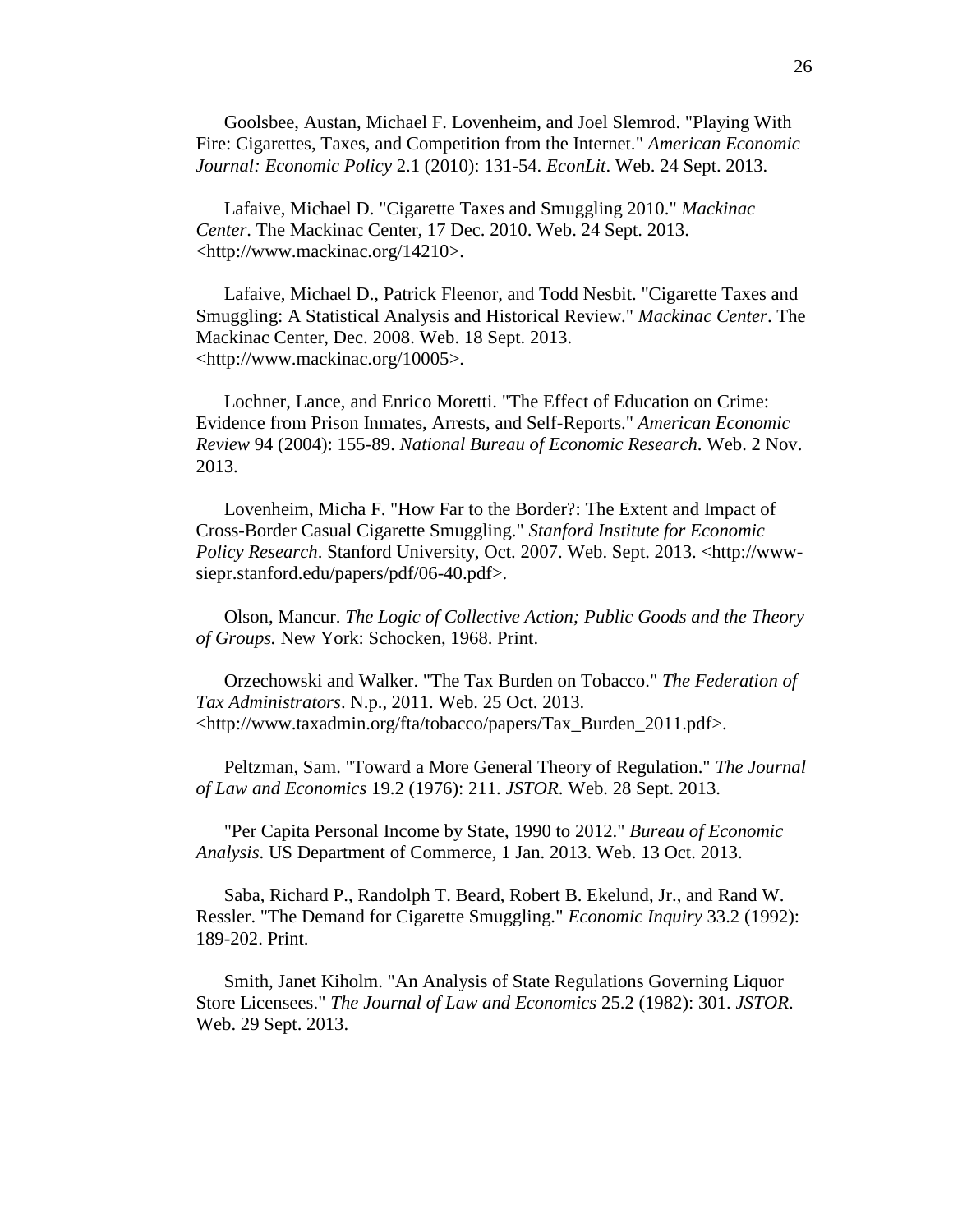Smith, Janet Kiholm. "Production of Licensing Legislation: An Economic Analysis of Interstate Differences." *The Journal of Legal Studies* 11.1 (1982): 117. *JSTOR*. Web. 29 Sept. 2013.

"STATE System: Demographics." *CDC*. Department of Health and Human Services, n.d. Web. 26 Oct. 2013. <http://apps.nccd.cdc.gov/statesystem/TrendReport/TrendReports.aspx>.

"STATE System: Economics." *CDC*. Department of Health and Human Services, n.d. Web. 26 Oct. 2013. <http://apps.nccd.cdc.gov/statesystem/TrendReport/TrendReports.aspx>.

Stehr, Mark. "Cigarette Tax Avoidance and Evasion." *Journal of Health Economics* 24.2 (2005): 277-97. Print.

Stigler, George J. "The Theory of Economic Regulation." *The Bell Journal of Economics and Management* 2.1 (1971): 3-21. *JSTOR*. Web. 28 Sept. 2013.

Thursby, Jerry G., and Mary C. Thursby. "Interstate Cigarette Bootlegging: Extent, Revenue Losses, and Effects of Federal Intervention." *National Tax Journal* 53.1 (2000): 59-78. *National Tax Journal*. Mar. 2000. Web. 22 Sept. 2013.

"Tobacco Use Supplement." *National Cancer Institute*. National Institutes of Health, n.d. Web. <http://appliedresearch.cancer.gov/studies/tus-cps/info.html>.

"US Statistical Abstracts." *Census.gov*. US Department of Commerce, 2012. Web. 26 Oct. 2013. <http://www.census.gov/prod/www/statistical\_abstract.html>.

Yurekli, A., and O. Sayginsoy. "Worldwide Organized Cigarette Smuggling: An Empirical Analysis." *Applied Economics* 42 (2010): 542-61. *EconLit*. Web. 24 Sept. 2013.

"WHO Technical Manual on Tobacco Tax Administration." *WHO*. N.p., 2010. Web. 30 Sept. 2013.

<http://www.who.int/tobacco/publications/tax\_administration/en/index.html>.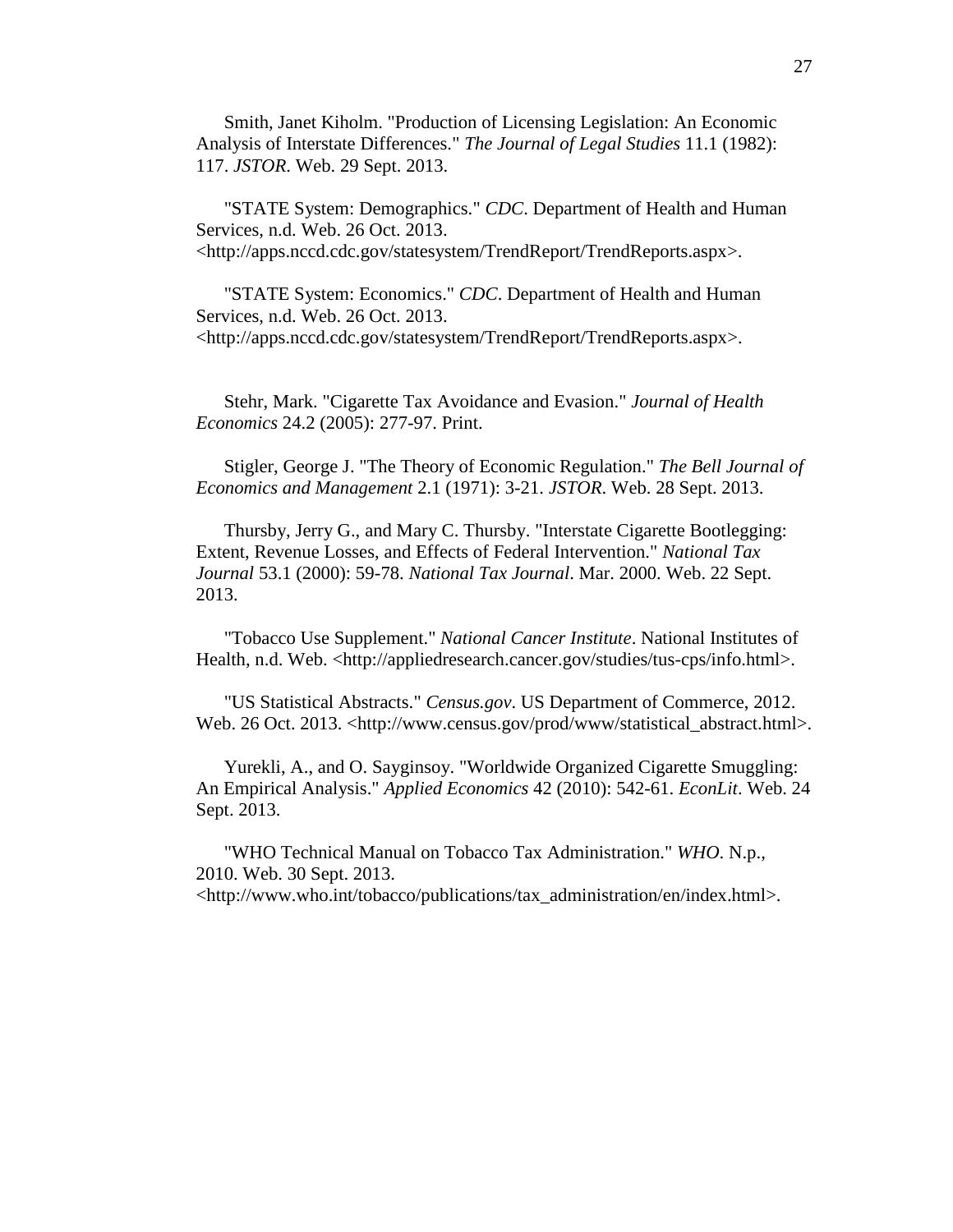## **APPENDIX: Tables and Figures**



*Figure 1: State Excise Taxes, courtesy of the Tax Foundation<sup>9</sup>*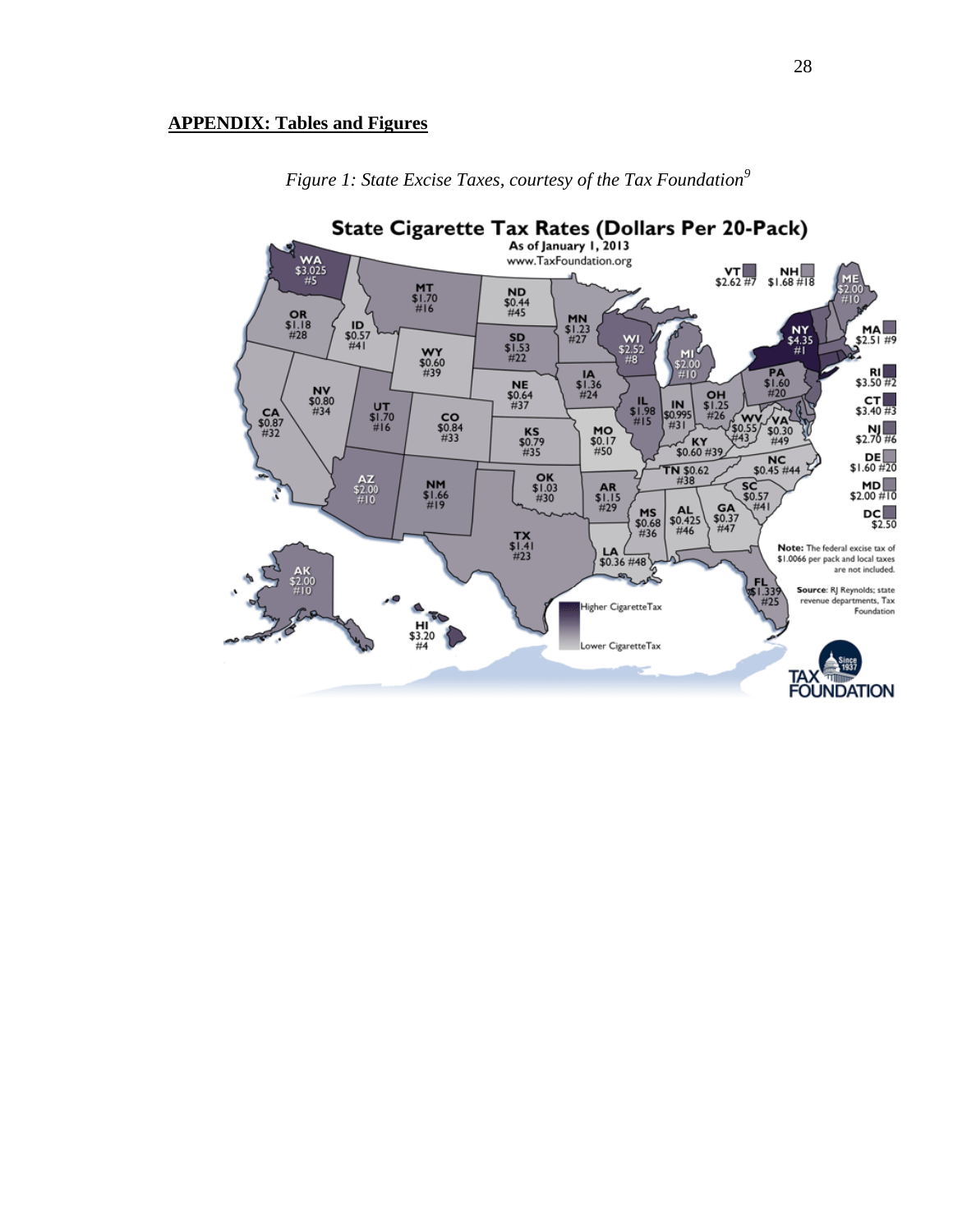

*Figure 2: Average Cigarette Excise Tax per Pack and smuggled cigarette consumption as a* 

*percentage of sales,\* 1990-2009*

\*: Estimates are taken from Lafaive et al. 2010. I adjusted their estimates by taking the percentage of smuggled cigarettes imported as a positive. Therefore in 2009 cigarettes smuggled into the state average 10% of sales.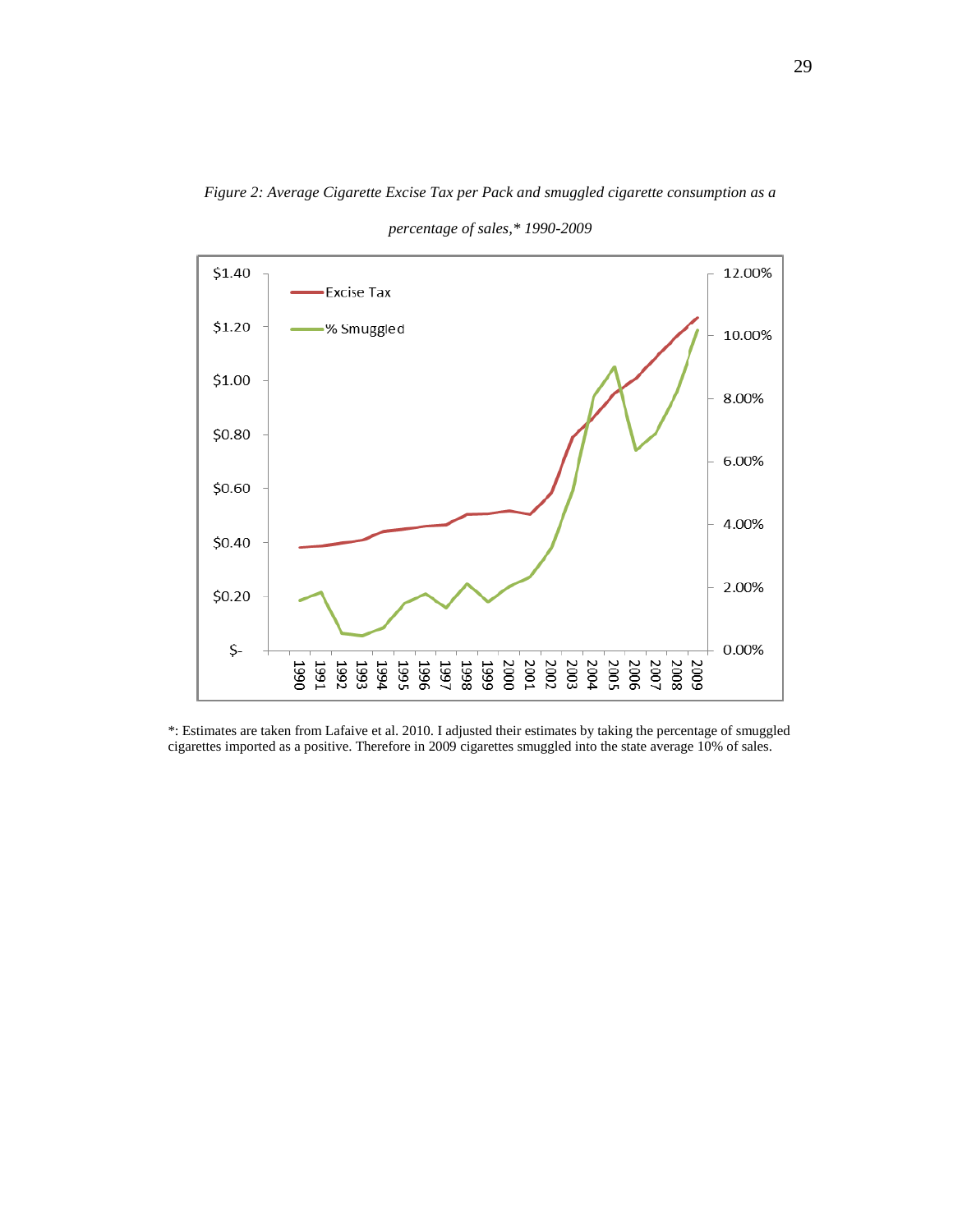| <b>DEPENDENT VARIABLE</b>                     | Label       | Mean        | <b>SD</b> | <b>Observations</b> |
|-----------------------------------------------|-------------|-------------|-----------|---------------------|
| Total % Cigarette Sales Smuggled (estimate)   |             | $-3.15%$    | 15.51%    | 940                 |
| Ratio of Cigarette Consumption to Sales       |             | 4.08        | 1.24      | 470                 |
| <b>INDEPENDENT VARIABLES</b>                  | Label       | <b>Mean</b> | <b>SD</b> | <b>Observations</b> |
| pc Income $(\xi)$                             | pcinc       | 28,016.40   | 7,233.05  | 940.00              |
| Tourism                                       | tourism     | $-0.07$     | 1.53      | 658.00              |
| <b>Public Official Corruption Convictions</b> | corrupt     | 20.45       | 22.70     | 384.00              |
| Adult % of State Population                   | adult       | 0.75        | 0.02      | 940.00              |
| % High School Diploma or Higher               | educ        | 0.84        | 0.06      | 940.00              |
| State and Local Police per 100,000 Residents  | localpolice | 327.31      | 77.21     | 748.00              |
| Federal Police per 100,000 Residents          | feds        | 26.36       | 16.60     | 752.00              |
| Excise Tax per Pack of Cigarettes (\$)        | tax         | 0.53        | 0.50      | 940.00              |
| Laws Restricting Advertising (Binary)         | adlaws      | 0.38        | 0.49      | 705.00              |
| % Democrats in the Upper House                | upperdems   | 0.52        | 0.16      | 920.00              |
| % Democrats in the Lower House                | lowerdems   | 0.52        | 0.17      | 940.00              |

*Table 1: Summary Statistics for Dependent Variables*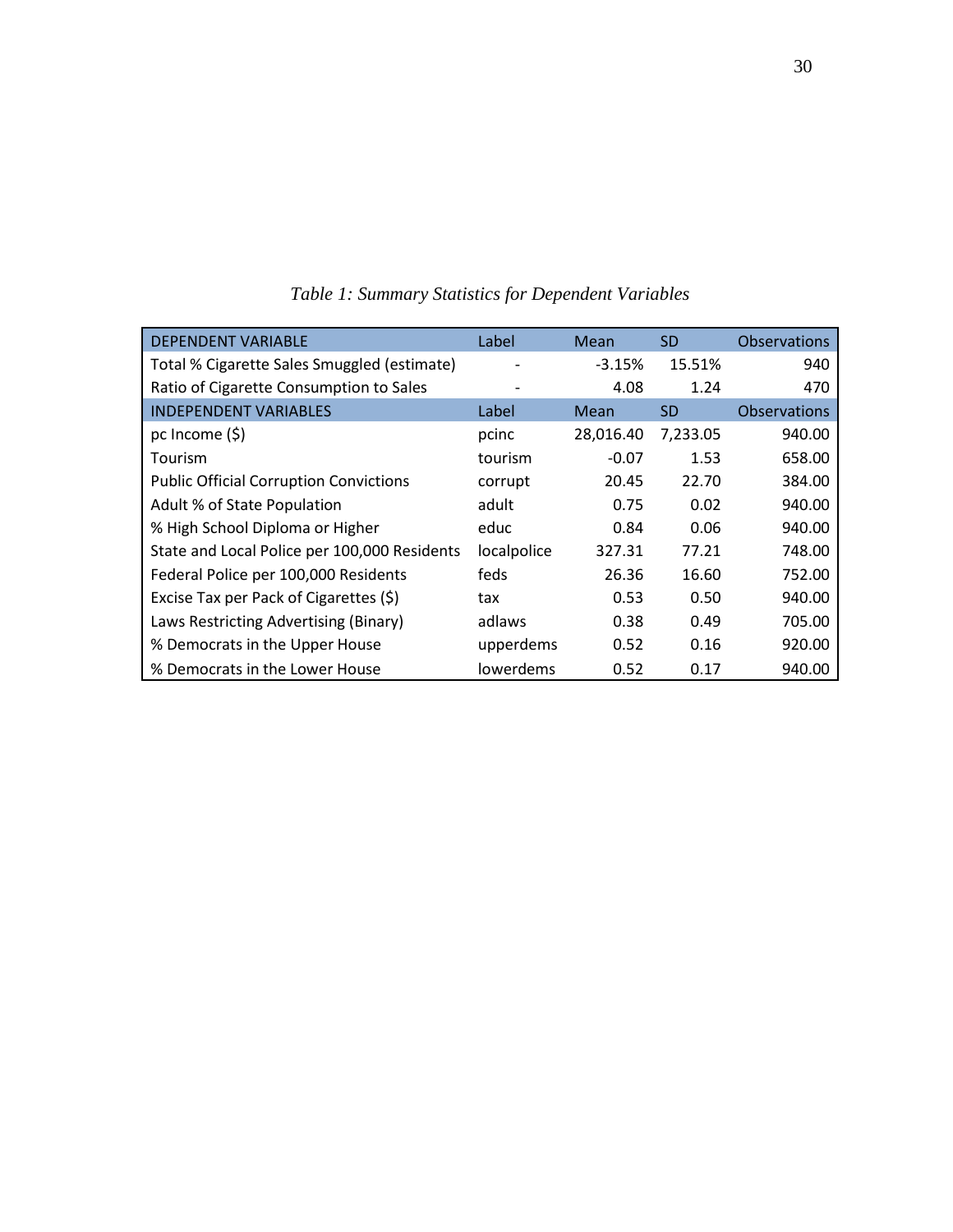|              | Dependent: Lafaive et al. Estimate |                      | Dependent: Consumption/Sales |                      |
|--------------|------------------------------------|----------------------|------------------------------|----------------------|
| Variable     | Pooled Regression                  | <b>Fixed Effects</b> | <b>Pooled Regression</b>     | <b>Fixed Effects</b> |
|              | $-.22***$                          | $-.17***$            | $1.54***$                    | $.91***$             |
| tax          | (.012)                             | (.016)               | (.13)                        | (.14)                |
|              | $.0060***$                         | $.010***$            | .000042 **                   | $.00015**$           |
| pcincome     | (.0014)                            | (.0037)              | (.000017)                    | (.000059)            |
|              | $-.0015***$                        | $.00084*$            | $.015***$                    | $-.029***$           |
| feds         | (.00029)                           | (.00049)             | (.004)                       | (.0069)              |
|              | $-.00037***$                       | $-.00029$            | $.0025*$                     | $-.0046$             |
| localpolice  | (.000095)                          | (.00023)             | (.0014)                      | (.0032)              |
|              | .0024                              | $-0.0032$            | .000058                      | $.13***$             |
| educ         | (.0018)                            | (.0037)              | (.025)                       | (.051)               |
|              | $2.76***$                          | $-0.312$             | $-37.91***$                  | 10.61                |
| adult        | (.36)                              | (.99)                | (6.55)                       | (15.039)             |
|              | $-.0054$                           | $-.0071$             | .18                          | $-.96*$              |
| adlaws       | (.014)                             | (.0084)              | (.17)                        | (.099)               |
|              | $-0.00081***$                      | $-0.00022$           | $.0063*$                     | $-.0089$             |
| corrupt      | (0.00029)                          | (.00022)             | (.0036)                      | (.0059)              |
|              | $.017**$                           | .0053                | .019                         | $-.18$               |
| tourism      | (.0067)                            | (0.0028)             | (.025)                       | (.18)                |
|              | $-2.19***$                         | $-182$               | 28.76***                     | $-17.79*$            |
| Constant     | (.34)                              | (.58)                | (5.096)                      | (10.37)              |
| R-squared    | 63.11%                             | 56.45%               | 67.14%                       | 76.94%               |
| Observations | 329                                | 329                  | 141                          | 141                  |

*Table 2: Regression Results for Pooled and Fixed Effects regressions.* 

\*\*: Significant at the 5% level

\*\*\*: Significant at the 1% level

†: Per capita income is scaled by a factor of 1/1000. To use the Pooled Regression model as an example, a \$1000 increase in average per capita income results in a .6 percentage point increase in the Lafaive et al. estimate of smuggling.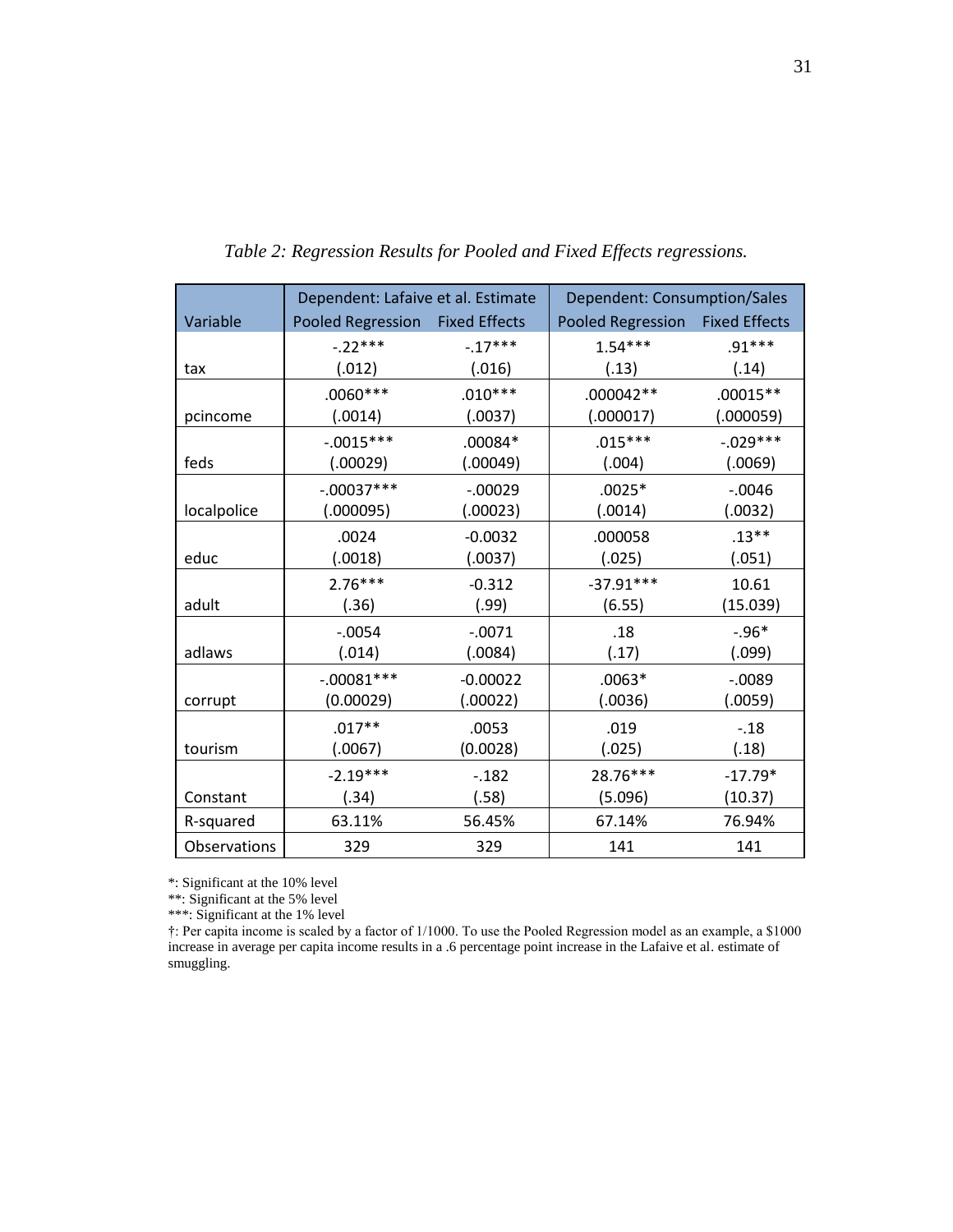|                               | Dependent: Lafaive et al. Estimate |                        | <b>Dependent: Consumption/Sales</b> |                        |
|-------------------------------|------------------------------------|------------------------|-------------------------------------|------------------------|
| Variable                      | <b>IV First Stage</b>              | <b>IV Second Stage</b> | <b>IV First Stage</b>               | <b>IV Second Stage</b> |
|                               | (Dependent                         | $-0.23***$             | (Dependent                          | .63                    |
| tax                           | Variable)                          | (.062)                 | Variable)                           | (.59)                  |
|                               | $.029*$                            | $0.012***$             | $-.000018$                          | $.00016***$            |
| pcincome <sup>+</sup>         | (.015)                             | (.0043)                | (.000038)                           | (.000050)              |
|                               | .0046                              | $0.0011*$              | .012                                | $-.026**$              |
| feds                          | (0.0032)                           | (.00062)               | (0.010)                             | (.011)                 |
|                               | $.0037***$                         | $-.00013$              | $.0038***$                          | $-.00042$              |
| localpolice                   | (.0013)                            | (.00027)               | (.0029)                             | (.0029)                |
|                               | .026                               | $-.0014$               | .019                                | $.14***$               |
| educ                          | (.017)                             | (.0038)                | (.043)                              | (.053)                 |
|                               | $10.20*$                           | 1.07                   | 34.07                               | 20.28                  |
| adult                         | (5.29)                             | (1.07)                 | (13.75)                             | (22.65)                |
|                               | $-.14$                             | $-.013$                | .18                                 | $-0.96***$             |
| adlaws                        | (.12)                              | (.016)                 | (.19)                               | (.13)                  |
|                               | 0.0014                             | $-.00016$              | 0.0027                              | $-.0084$               |
| corrupt                       | (.0021)                            | (.00029)               | (.0045)                             | (.0053)                |
|                               | .012                               | .0057                  | $-.20$                              | $-.25$                 |
| tourism                       | (.018)                             | (.0086)                | (.15)                               | (.22)                  |
|                               | $1.21**$                           |                        | 1.55                                |                        |
| upperdems                     | (.61)                              |                        | (1.16)                              |                        |
|                               | 0.56                               |                        | $-.19$                              |                        |
| lowerdems                     | (.58)                              |                        | (1.05)                              |                        |
| R-squared                     | 30.75%                             | 51.39%                 | 45.83%                              | 74.89%                 |
| <b>F Statistic</b>            | 11.3                               | 18.37                  | 6.37                                | 43.33                  |
| Observations                  | 322                                | 322                    | 138                                 | 138                    |
| Underidentification           | 13.31                              |                        | 3.11                                |                        |
| Test Statistic <sup>tt</sup>  | $P = .0013$                        |                        | $P = .21$                           |                        |
| Overidentification            | .225                               |                        | .167                                |                        |
| Test Statistic <sup>†††</sup> | $P = .64$                          |                        | $P = .68$                           |                        |
|                               |                                    | .752                   |                                     | .225                   |
| Endogeneity Test <sup>#</sup> | $P = .39$                          |                        | $P = .64$                           |                        |

*Table 3: Instrumental Variable 2SLS Regression Results*

\*\*: Significant at the 5% level

\*\*\*: Significant at the 1% level

†: Per capita income is scaled by a factor of 1/1000.

††: The underidentification test returns the the Kleibergen-Paap rk LM statistic.

†††: The overidentification test returns the Hansen J-statistic.

‡: See endnote 8 for details of the endogeneity test.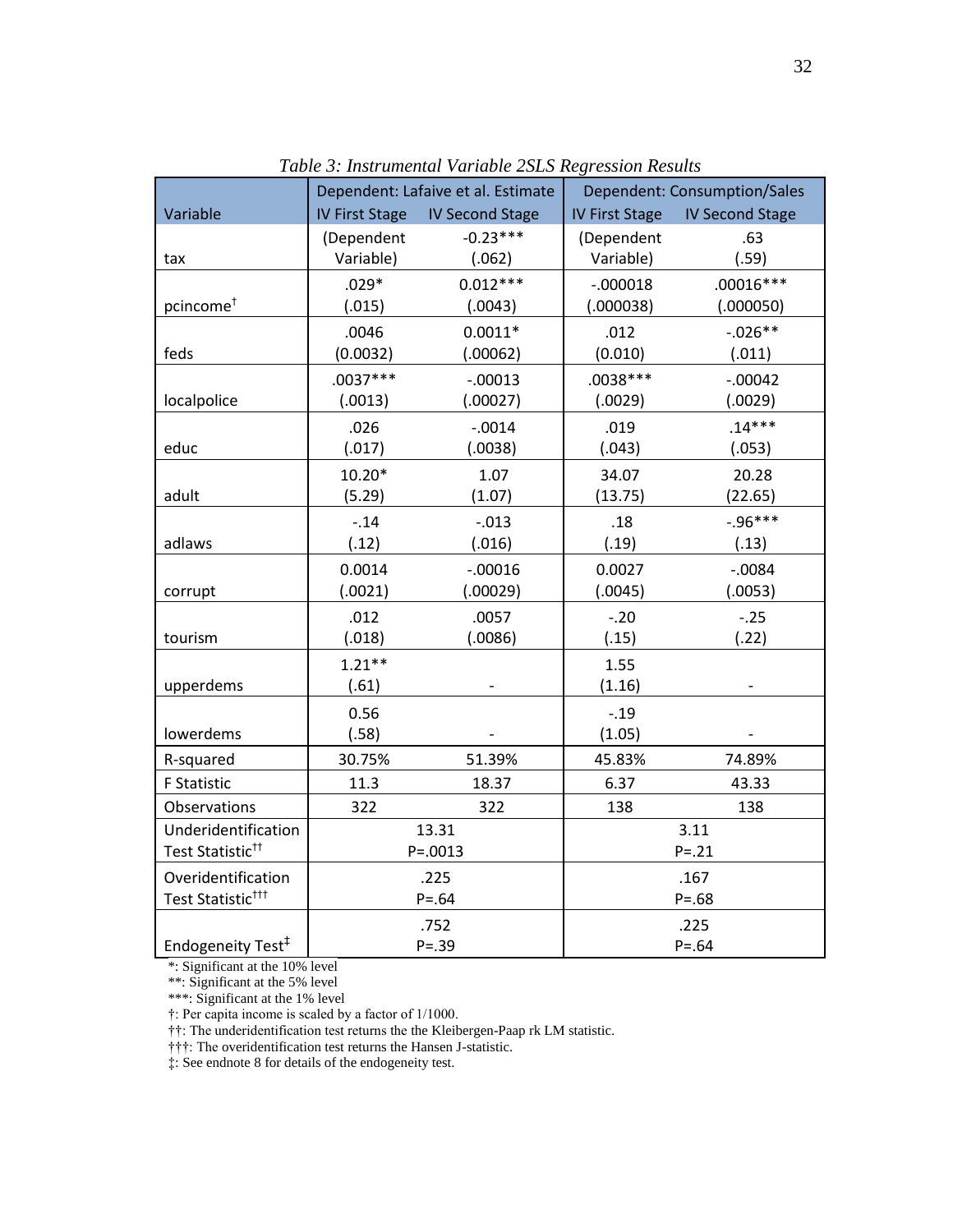|              | Dependent: Lafaive et al Estimate |           | Dependent: Consumption/Sales |                      |
|--------------|-----------------------------------|-----------|------------------------------|----------------------|
| Variable     | Pooled Regression Fixed Effects   |           | Pooled Regression            | <b>Fixed Effects</b> |
|              | $-.22***$                         | $-17***$  | $1.60***$                    | $1.03***$            |
| tax          | (.010)                            | (.014)    | (.11)                        | (.093)               |
|              | $.0044***$                        | $.0056**$ | $.038***$                    | $.11***$             |
| pcincome     | (.0010)                           | (.0028)   | (.011)                       | (.049)               |
|              | $-.0016***$                       | .00040    | $.016***$                    | $-.014*$             |
| feds         | (.00024)                          | (.00044)  | (.0029)                      | (.0072)              |
|              | $-.00037***$                      | $-.00012$ | $.0025***$                   | $-0.0022$            |
| localpolice  | (.000070)                         | (.00018)  | (.00089)                     | (.0029)              |
|              | $.0035***$                        | .0016     | .0071                        | $-0.0017$            |
| educ         | (.0012)                           | (.0013)   | (.015)                       | (.011)               |
|              | $2.52***$                         | .35       | $-29.72***$                  | 6.95                 |
| adult        | (.27)                             | (.78)     | (3.86)                       | (10.87)              |
|              | $-.011$                           | .057      | $.219**$                     | $-0.61*$             |
| adlaws       | (.010)                            | (.0051)   | (.097)                       | (.34)                |
|              | $.024***$                         | .014      | $-.030*$                     | $-.30*$              |
| tourism      | (.0067)                           | (0.0015)  | (.018)                       | (.16)                |
|              | $-2.06***$                        | $-.52$    | 22.11***                     | $-4.20$              |
| Constant     | (.25)                             | (.54)     | (3.04)                       | (6.90)               |
| R squared    | 63.30%                            | 60.15%    | 67.55%                       | 74.00%               |
| Observations | 517                               | 517       | 282                          | 282                  |

*Table 2: Regression Results for Pooled and Fixed Effects regressions.*

\*\*: Significant at the 5% level

\*\*\*: Significant at the 1% level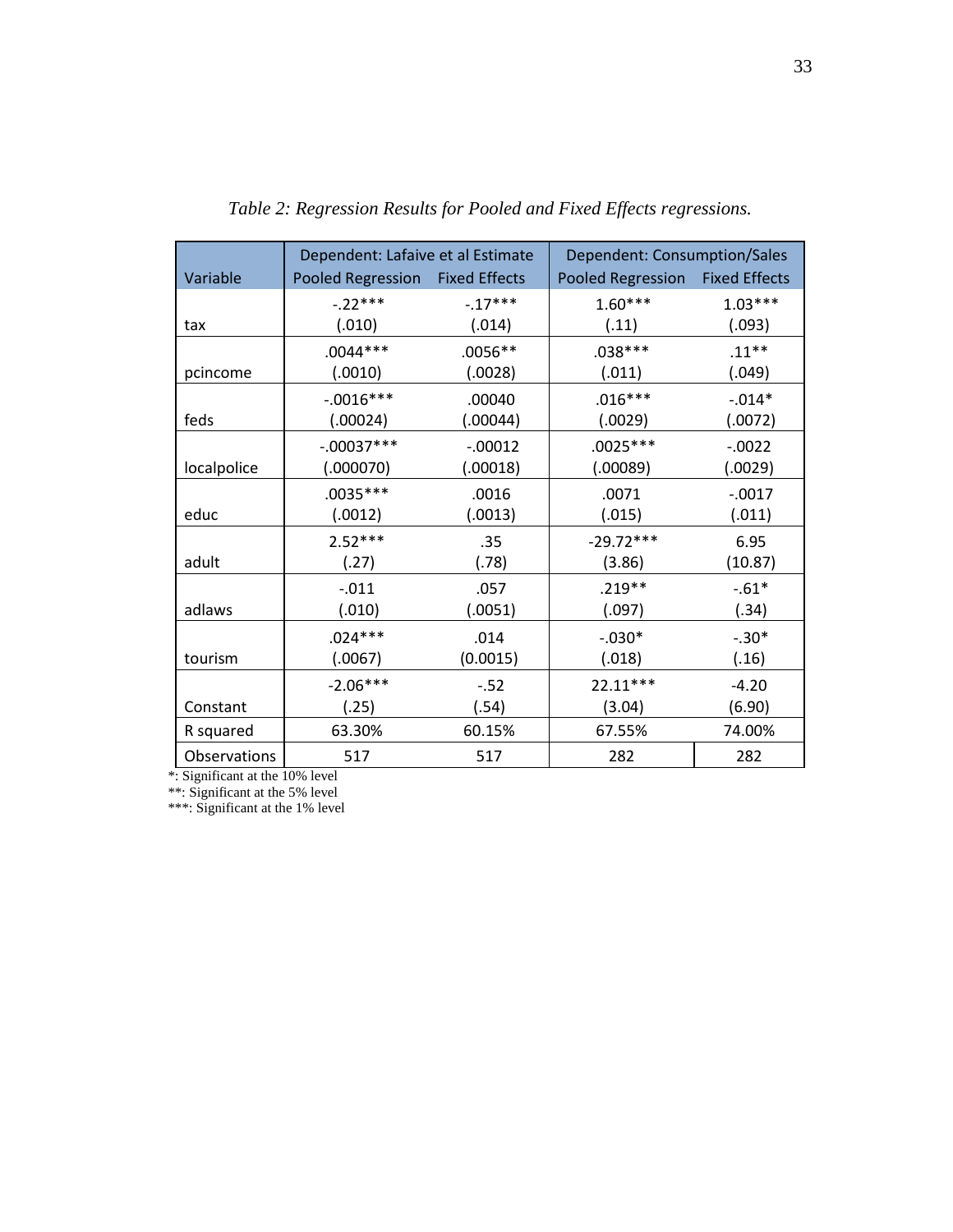|                               | Dependent: Lafaive et al Estimate |                        | <b>Dependent: Consumption/Sales</b> |                        |
|-------------------------------|-----------------------------------|------------------------|-------------------------------------|------------------------|
| Variable                      | <b>IV First Stage</b>             | <b>IV Second Stage</b> | <b>IV First Stage</b>               | <b>IV Second Stage</b> |
|                               | (Dependent                        | $-.18***$              | (Dependent                          | $1.53***$              |
| tax                           | Variable)                         | (.025)                 | Variable)                           | (.30)                  |
|                               | $.037***$                         | $.006**$               | .27                                 | $.093***$              |
| pcincome <sup>+</sup>         | (.012)                            | (0.0024)               | (.018)                              | (.032)                 |
|                               | $.0043*$                          | .00048                 | $.0090*$                            | $-.019***$             |
| feds                          | (0.0025)                          | (.00043)               | (0.0052)                            | (.0055)                |
|                               | .0012                             | $-.00013$              | .0014                               | $-.0021$               |
| localpolice                   | (.00090)                          | (.00017)               | (.0011)                             | (.0018)                |
|                               | $.024***$                         | .018                   | .0099                               | $-0.0035$              |
| educ                          | (.0063)                           | (.014)                 | (.0078)                             | (.011)                 |
|                               | 13.55***                          | .53                    | 16.81***                            | $-1.87$                |
| adult                         | (2.92)                            | (.59)                  | (5.33)                              | (8.81)                 |
|                               | $-0.065$                          | $-0.056$               | .059                                | $-.58*$                |
| adlaws                        | (.067)                            | (.027)                 | (.077)                              | (.32)                  |
|                               | .0013                             | .014                   | $-0.046$                            | $-.27**$               |
| tourism                       | (.0013)                           | (.0089)                | (.069)                              | (.11)                  |
|                               | $1.29***$                         |                        | $1.03**$                            |                        |
| upperdems                     | (.32)                             |                        | (.41)                               |                        |
|                               | $0.93***$                         |                        | $.86*$                              |                        |
| lowerdems                     | (.35)                             |                        | (.46)                               |                        |
| R squared                     | 44.95%                            | 59.96%                 | 48.79%                              | 69.28%                 |
| <b>F Statistic</b>            | 34.85                             | 26.29                  | 18.65                               | 49.95                  |
| # Observations                | 506                               | 506                    | 276                                 | 276                    |
|                               |                                   |                        |                                     |                        |
| Underidentification           | 45.35                             |                        | 17.70                               |                        |
| Test Statistic <sup>tt</sup>  | $P = 0000$                        |                        | $P = .0001$                         |                        |
| Overidentification            | 2.54                              |                        | .032                                |                        |
| Test Statistic <sup>†††</sup> | $P = .11$                         |                        | $P = .86$                           |                        |
|                               |                                   | .09                    |                                     | 3.28                   |
| Endogeneity Test <sup>#</sup> | $P = .76$                         |                        | $P = .07$                           |                        |

*Table 5: Instrumental Variable 2SLS Regression Results, Omitting Corruption Variable*

\*\*: Significant at the 5% level

\*\*\*: Significant at the 1% level

†: Per capita income is scaled by a factor of 1/1000.

††: The underidentification test returns the the Kleibergen-Paap rk LM statistic.

†††: The overidentification test returns the Hansen J-statistic.

‡: See endnote 8 for details of the endogeneity test.